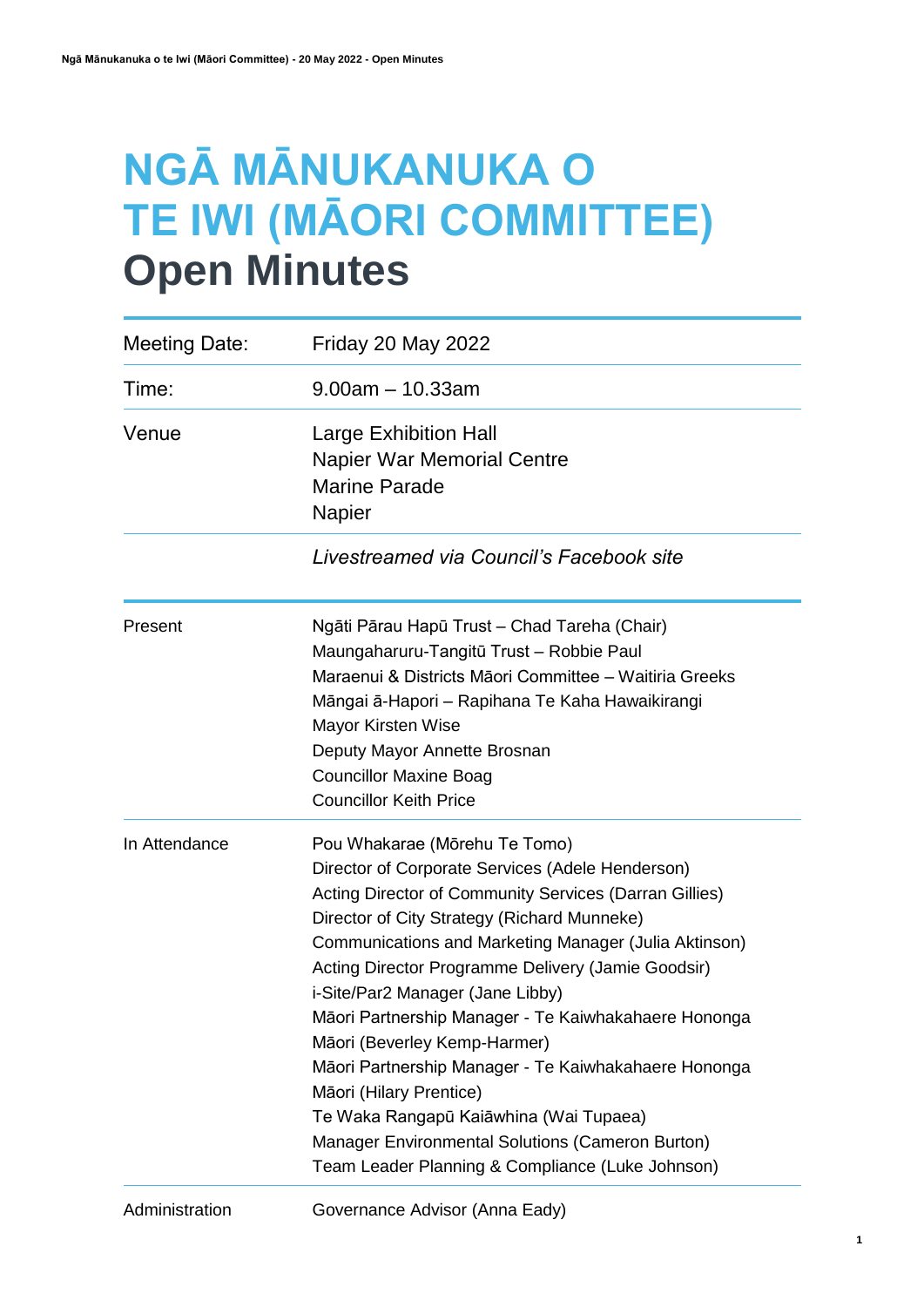## **Karakia and Waiata**

Pou Whakarae, Mōrehu Te Tomo opened the meeting with a karakia, which was followed with a waiata by all attendees.

## **Apologies**

Councillor Price / Dep. Mayor Brosnan

That the apology from Robbie Paul be accepted.

Kua Mana

**Conflicts of interest**

Nil

**Announcements by the Chairperson**

Nil

## **Announcements by the management**

Nil

**Confirmation of minutes**

W Greeks / Councillor Boag

That the Minutes of the meeting held on 8 April 2022 were taken as a true and accurate record of the meeting.

Kua Mana

## **Attachments**

1 Proposal for New Waka Berth in Ahuriri Harbour (Doc Id 1467385)

## **Updates from Partner Entities**

## **Ngāti Pārau Hapū Trust – Chad Tareha**

- Matariki a hapū There is going to be a Matariki kaupapa held at Waiohiki marae in June. The Iwi and Napier City Council (NCC) are supporting this event. It will bring hapū and the community together, acknowledging the significance of Matariki through maori games, workshops, and presentations. It will run 24 – 29 June and will finish at Mataruahou (Bluff hill) on 30 June in conjunction with NCC. Everyone is welcome.
- Next week Ngāti Pārau have High Court hearings at the Napier Courthouse in regards to the marine and coastal areas, specifically on the Takutai Moana Act. Te Kaha leading that on behalf of the hapū.

## **Maraenui and Districts Māori Committee – Waitiria Greeks**

- The new splash pad project is progressing and car parks are due to be installed next week.
- Kainga Ora are going to put up displays in the community of their planned housing developments.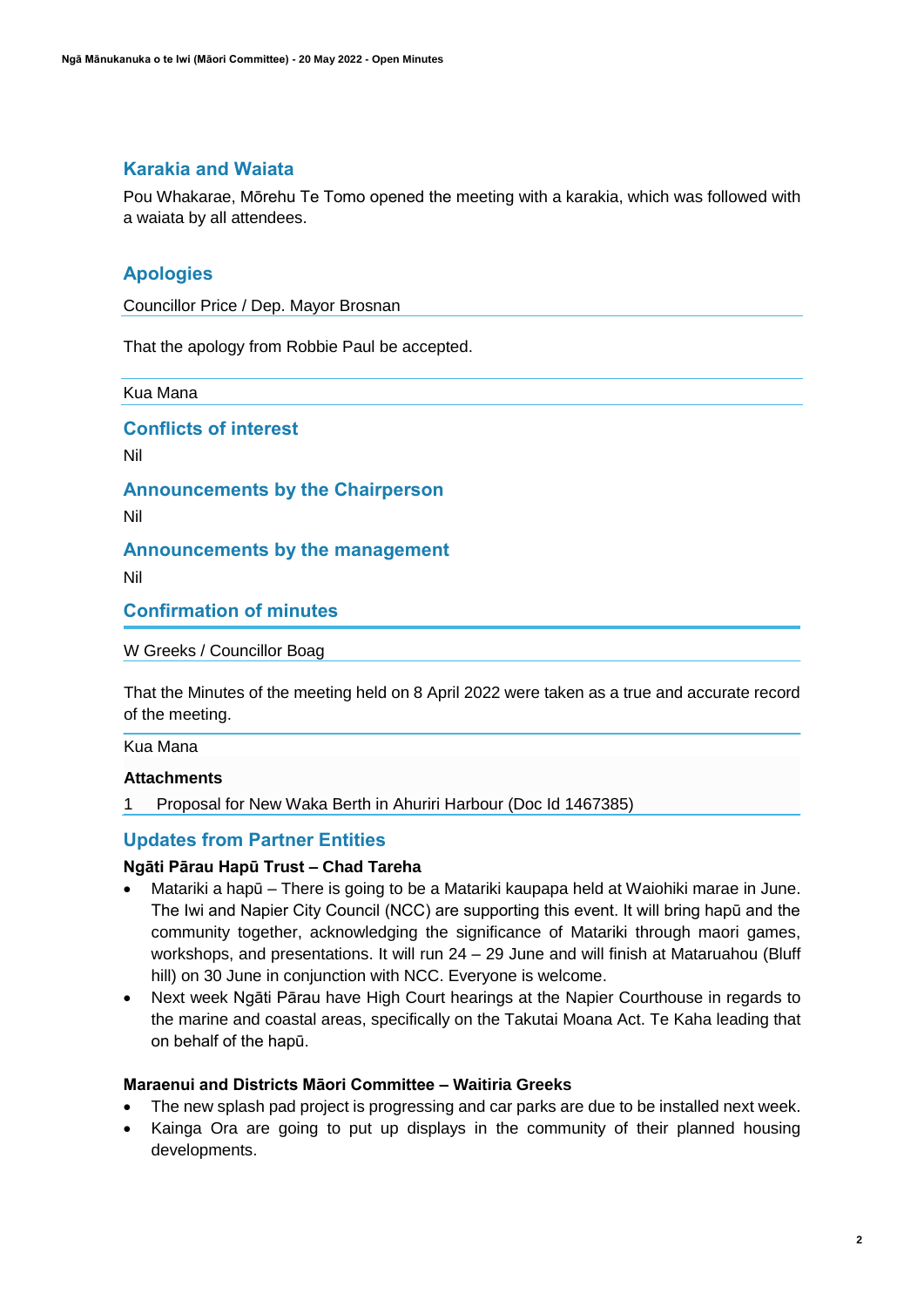## **Napier City Council – Mayor Kirsten Wise**

- There is a public information campaign in regards to the 3 waters reform model being launched soon. Central Government's Select Committee process is due to start in the next month. NCC is ready to share information with the public about Government's proposed model, and the alternative regional model. This campaign will also detail how the community can engage in the Select Committee process and how they can make a submission. NCC will be advertising to the Community how to access the information campaign. There will be a number of platforms used for this, including some public meetings.
- NCC had the housing review hearing this week. This process has been underway for four years. The decision of Council was to retain the Council housing portfolio, and for a sustainable funding model to be introduced with an 80 (rent) / 20 (rates) split. The rates increase proposal will need to go out to the community as part of consultation for the 2023 Annual Plan. Council Officers have been tasked with creating a Housing Strategy which will have the main focus on Council housing, but will also look at housing across the city to give a good strategic plan.
- Yesterday Councillors had an update from the Working Group on the new library and community hub. The project is progressing well and there will be a paper coming to this Committee in the next meeting round on the concept design for the project.

## **Updates from Māngai-ā-Hapori**

## **Rapihana Te Kaha Hawaikirangi**

- A letter was sent to the Committee with a proposed solution for the Te Matau a Māui Waka berth in Ahuriri Harbour. This is part of a submission to the NCC Annual Plan 2022. It highlights the current berth's health and safety concerns. A short term solution to these concerns is desired until the redevelopment of the area is underway. Elected Members are unable to talk to this proposal at this stage due to it coming to the AP for consideration, but the rest of the Committee are supportive of the proposed solution *(letter attached to minutes).*
- Matariki celebrations Te  $\bar{A}$ tea-a-Rangi Trust are running events 20 24 June at the Waitangi Regional Park for Matariki. All welcome.
- Waiohiki Marae The new playground was opened last week. Thanks to NCC for facilitating this.
- Te Wai Mauri Trust have put its first plants on Otatara Pa on the EIT side and established pest control traps over the pa.

## **Updates from Pou Whakarae**

## **Mōrehu Te Tomo**

- Te Waka Rangapū (TWR) have been working on a number of projects, including the library and civc precinct. Engaging with mana whenua through this project has shown what can be achieved together.
- TWR are looking at a cultural narative for the Marine Parade.
- There is going to be a realignment of Puketitiri Road so the TWR team are involved to look into whether there are sites of significance affected by the project.
- They are working on reinstating the pre-settlement placenames across the city.
- They are also involved in the Dog Control Bylaw review being carried out by NCC currently.
- The way this Committee sits in the Council's governance structure is still under review. It is hoped that an agreeable option will be reached prior to the local elections so it can be put to the new triennium's Mayor. TWR are going to consult with Māori about what they think is appropriate. TWR are also still working with Mana Ahuriri and Te Taiwhenua a Te Whanganui-a-Orotū to get them around the table.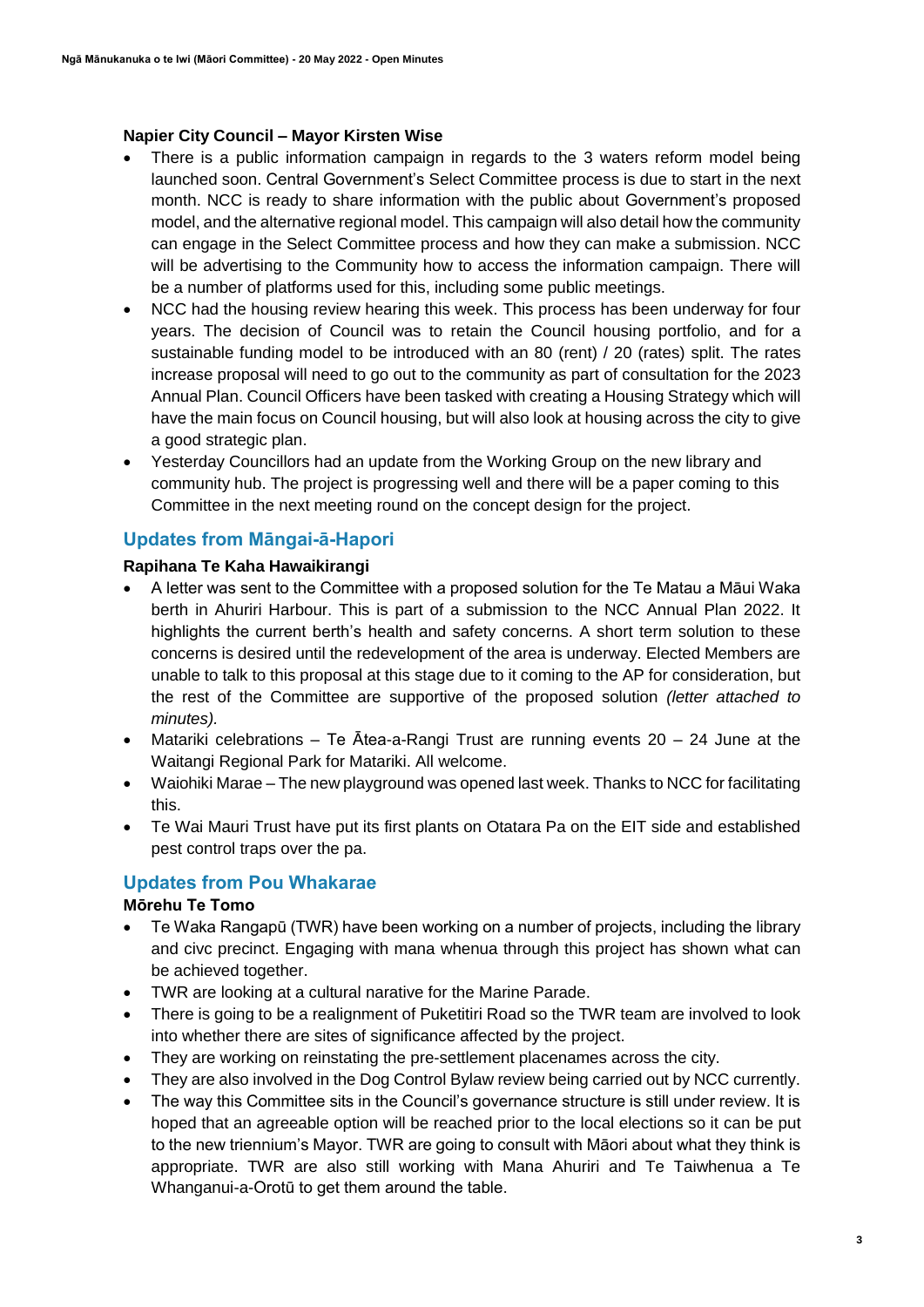# **REPORTS FROM STANDING COMMITTEES**

## **NGĀ MĀNUKANUKA O TE IWI (MĀORI COMMITTEE) RECOMMENDATION**

That the Ngā Mānukanuka o te Iwi (Māori Committee) Recommendations arising from the discussion of the Committee reports be submitted to the Council meeting for consideration.

## **REPORTS FROM NAPIER PEOPLE AND PLACES COMMITTEE HELD 28 APRIL 2022**

## **1. VISITOR INFORMATION CENTRE S17A REVIEW**

| Type of Report:             | Operational                               |
|-----------------------------|-------------------------------------------|
| Legal Reference:            | Local Government Act 2002                 |
| Document ID:                | 1423323                                   |
| Reporting Officer/s & Unit: | Steve Gregory, Manager Business & Tourism |

## **1.1 Purpose of Report**

The purpose of this report is to receive the recommendations of the S17A service delivery review of the Napier Visitor Information Centre and Par2 Mini Golf, and to approve to proceed with the development of a business case investigating development options for a Tier 1 Visitor Information Centre and Tourism Hub for consideration in the 2024/25 Long Term Plan.

#### **At the Ngā Mānukanuka o te Iwi (Māori Committee) meeting**

The Acting Director of Community Services and the iSite and Par2 Manager spoke to the report noting, there has been an announcement made in the last few days by the Government about a visitor levy. NCC should know in next week if it will get some of this funding.

In response to questions from the Committee it was clarified:

- The model for the new tourism hub is a regional approach with the main tourism centre being within the central city.
- The Manager Business & Tourism and Council's Chief Executive have been contacting Liz Munroe, Chief Executive of Mana Ahuriri, about Conservation House. Conservation House was not with Mana Ahuriri when this review was first started.
- Council's preferred site is the current iSite location, however Conservation House is another option put before stakeholders. A business case will challenge which is the best location for the intended purpose.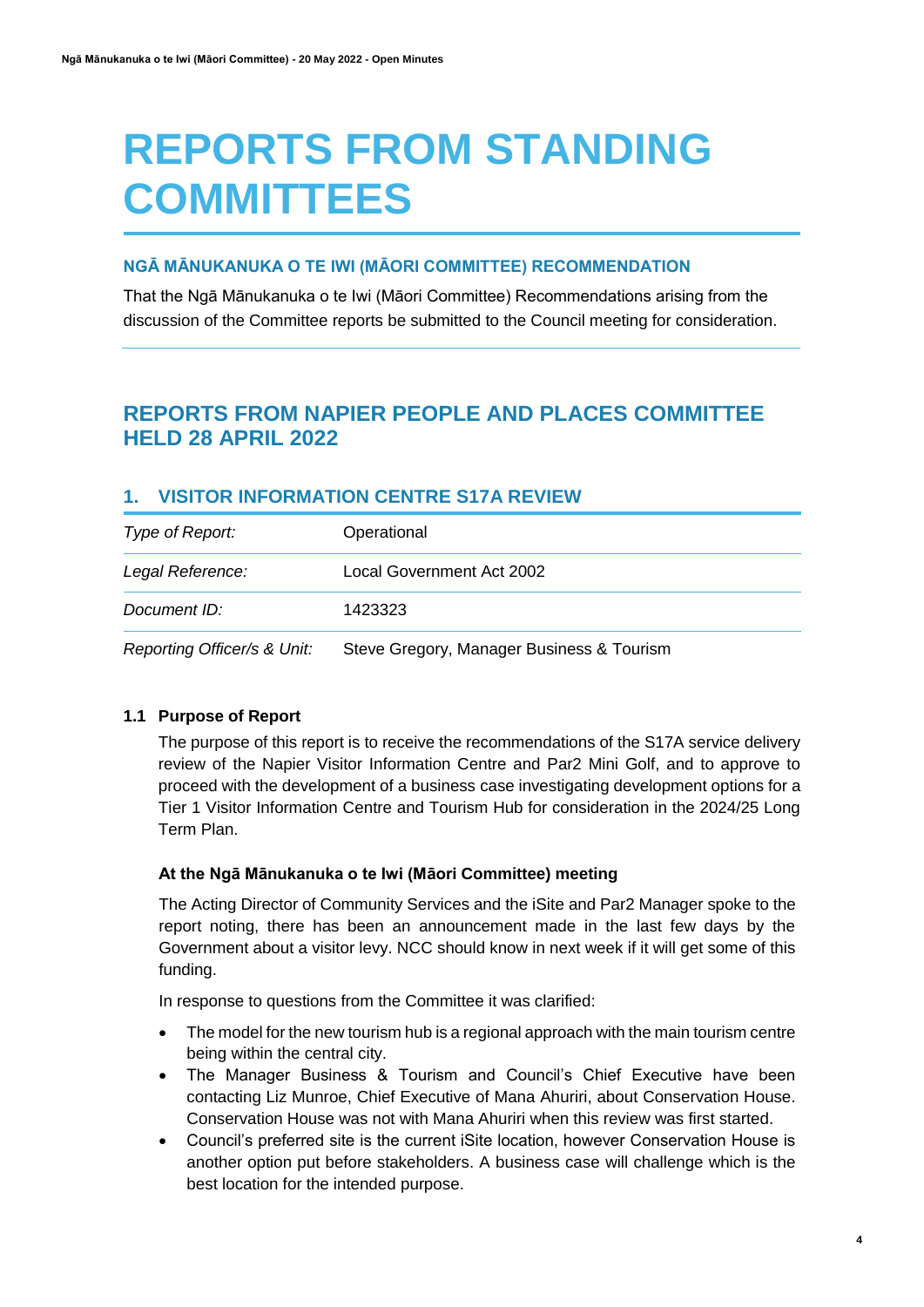## **Ngā Mānukanuka o te Iwi (Māori Committee) recommendation**

RTK Hawaikirangi / W Greeks

That the Council resolve that the Committee's recommendation be adopted.

Kua Mana

## **Committee recommendation**

Mayor Wise / Councillor Simpson

The Napier People and Places Committee:

- a. Approve the S17A i-SITE service delivery review and recommendations
- b. Approve the development of a business case for a Tier 1 Visitor Information Centre for consideration in the 2024/25 Long Term Plan
- c. Approve investigation of building options to accommodate a Tier 1 Visitor Information Centre (remediate, redevelop or new build) for consideration in the 2024/25 Long Term Plan.

Carried

## **2. WELCOMING COMMUNITIES ACCREDITATION APPLICATION**

| Type of Report:             | Procedural                              |
|-----------------------------|-----------------------------------------|
| Legal Reference:            | N/A                                     |
| Document ID:                | 1448861                                 |
| Reporting Officer/s & Unit: | Rebecca Peterson, Senior Advisor Policy |

## **2.1 Purpose of Report**

To seek Council agreement to proceed with the Welcoming Communities - Te Waharoa ki ngā Hapori accreditation application.

## **At the Ngā Mānukanuka o te Iwi (Māori Committee) meeting**

The Committee gave its support to the Decision of Council made at the Napier People and Places Committee held on 28 April 2022.

| <b>COUNCIL</b>    | Councillors Brosnan / Tapine |
|-------------------|------------------------------|
| <b>RESOLUTION</b> |                              |

The Napier People and Places Committee:

- a. Make a **DECISION OF COUNCIL** under delegated authority to meet the Welcoming Communities application deadline.
- b. Approve that an application is made to the Welcoming Communities - Te Waharoa ki ngā Hapori accreditation programme.

**Carried**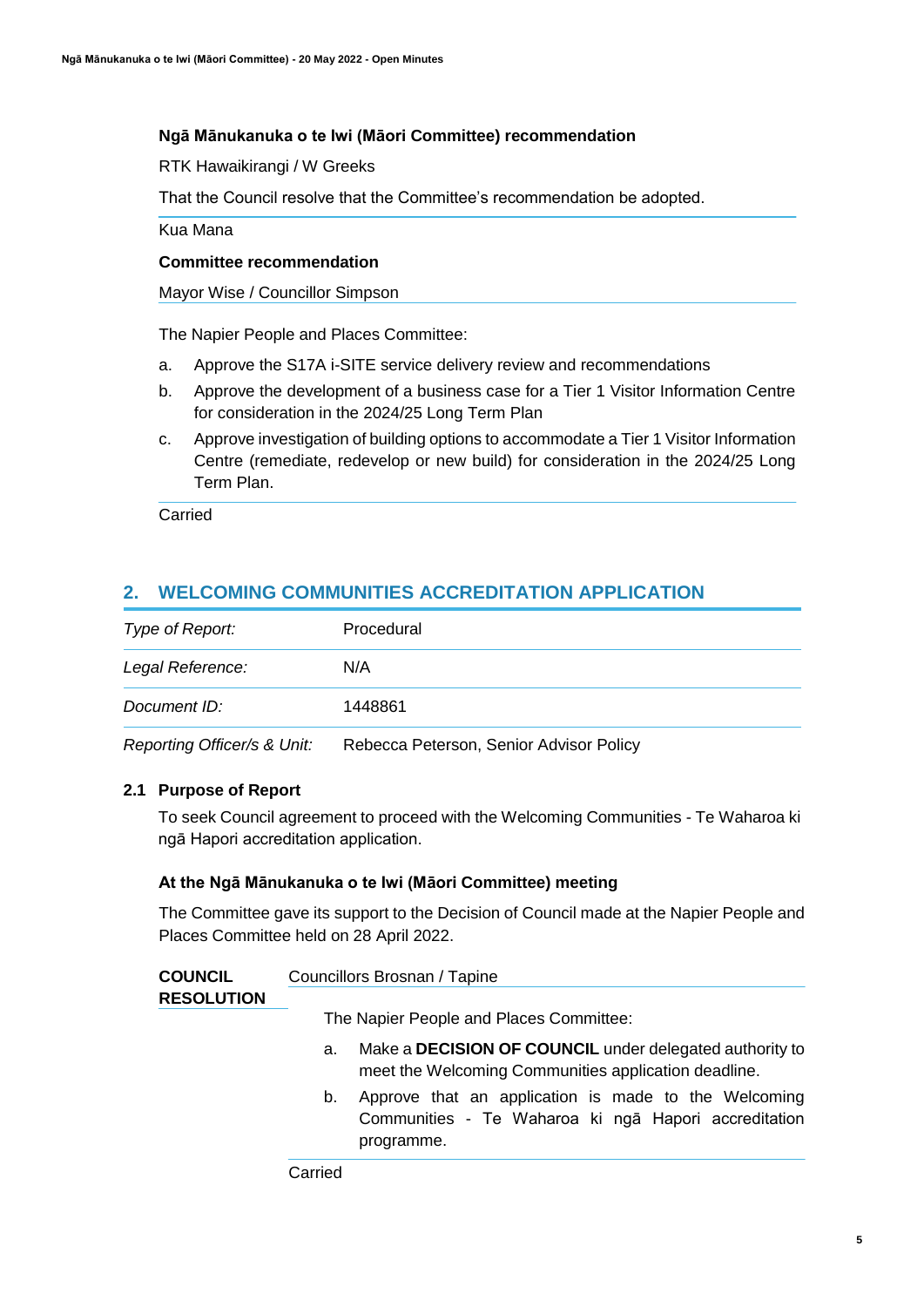## **3. NAPIER WAR MEMORIAL RESTORATION PROJECT UPDATE**

| Type of Report:             | Information                        |
|-----------------------------|------------------------------------|
| Legal Reference:            | N/A                                |
| Document ID:                | 1453973                            |
| Reporting Officer/s & Unit: | Drew Brown, Senior Project Manager |

## **3.1 Purpose of Report**

This report is to provide an update on progress made, and next steps for the Napier War Memorial restoration project.

## **At the Ngā Mānukanuka o te Iwi (Māori Committee) meeting**

The report was taken as read and there was no discussion by the Committee on this item.

## **Ngā Mānukanuka o te Iwi (Māori Committee) recommendation**

Councillor Boag / Councillor Price

That the Council resolve that the Committee's recommendation be adopted.

Kua Mana

#### **Committee recommendation**

Mayor Wise / Councillor Crown

The Napier People and Places Committee:

a. Receive the update provided on the Napier War Memorial restoration project

## **4. UPDATE ON CIVIC BUILDING DEMOLITION**

| Type of Report:             | Information                                          |
|-----------------------------|------------------------------------------------------|
| Legal Reference:            | N/A                                                  |
| Document ID:                | 1442072                                              |
| Reporting Officer/s & Unit: | Darran Gillies, Community Services Programme Manager |

## **4.1 Purpose of Report**

To inform the Council of the progress on the Civic building demolition ahead of the development of the new library and community spaces in accordance with the Library and Civic Area Plan.

## **At the Ngā Mānukanuka o te Iwi (Māori Committee) meeting**

This report was taken as read. In response to questions from the Committee it was clarified:

Carried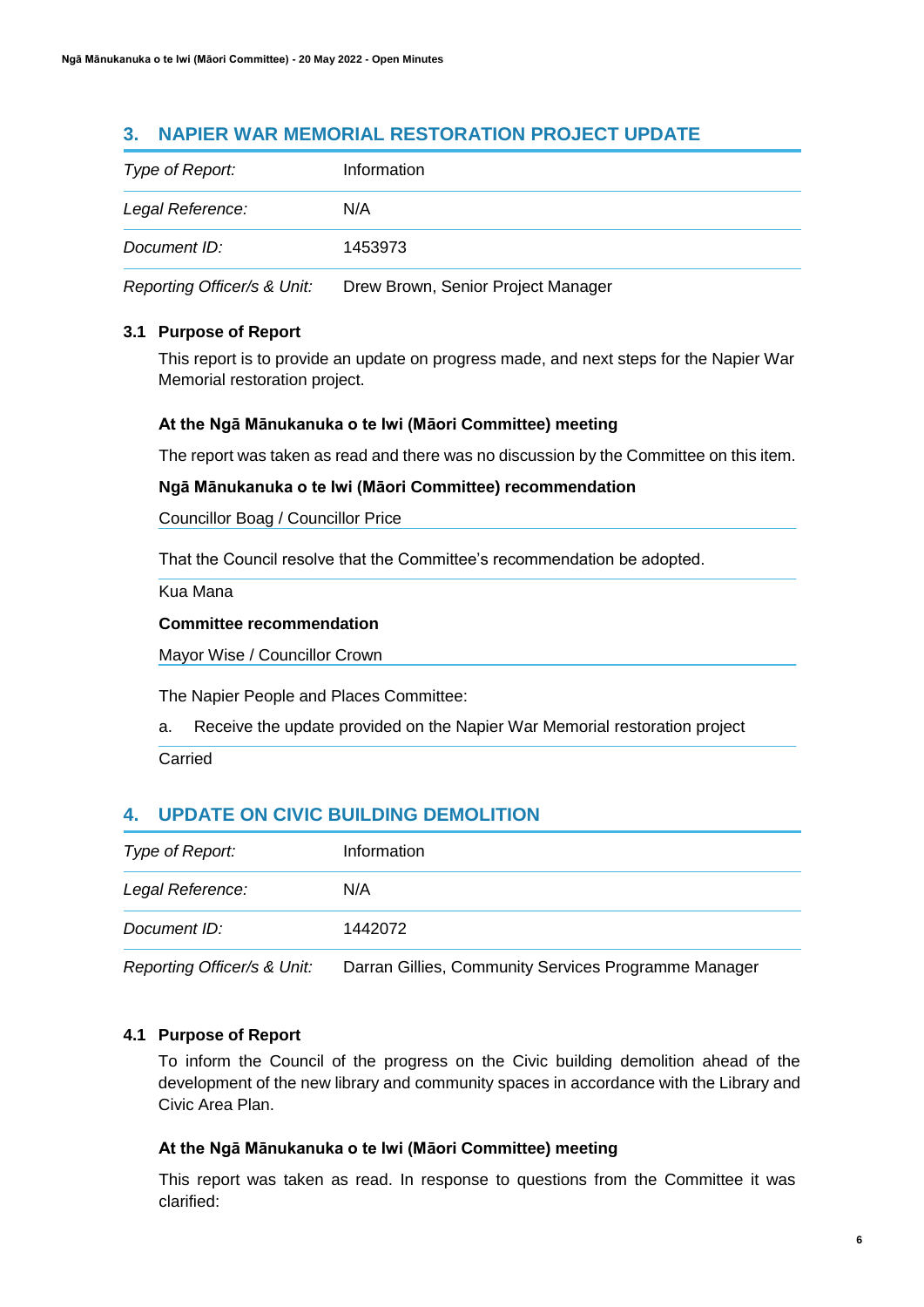- The Chair of this Committee has been part of the discussions on the Civic Precinct and this is a part of that project.
- There will be display boards around the construction site to tell the story of the concept of the new build, and also any other stories from the same area. The purpose of the boards will be to bring the Community along on the journey of the project.
- There was a lot of interest in the demolition work when the tender went out. Tenders close 5pm today and the team are expecting five to six tenderers. There will be a two week period of tender assessment, independently chaired by a representative of the Ministry of Business, Innovation and Employment. A decision should be made on the preferred tender in about three weeks.
- Council is looking for a new temporary home for the mural on the side of the existing Civic Building. It needs to face east and have a sea view.

It was noted that an idea for mana whenua to tell their story as part of the boards was in keeping with the co-design approach of the project. Mana whenua will also be asked to do a karakia before the project begins.

## **Ngā Mānukanuka o te Iwi (Māori Committee) Amended Recommendation**

RTK Hawaikirangi / Dep. Mayor Brosnan

The Ngā Mānukanuka o te Iwi Committee:

- a) Recommend that the Council resolve that the Napier People and Places Committee recommendation be adopted, and
- b) Recommend that the Council project team make space on the temporary fencing around the Civic Precinct construction site for mana whenua to tell their story.

Kua Mana

#### **Committee recommendation**

Councillors Chrystal / Brosnan

The Napier People and Places Committee:

a. Receive the report titled "Update on Civic Building Demolition".

Carried

## **5. NAPIER LIBRARIES WINTER AND SUMMER READING PROGRAMMES 2022-23**

| Type of Report:  | Operational |  |
|------------------|-------------|--|
| Legal Reference: | N/A         |  |
| Document ID:     | 1444047     |  |
|                  |             |  |

*Reporting Officer/s & Unit:* Belinda McLeod, Community Funding Advisor

## DECISION OF COUNCIL

## **5.1 Purpose of Report**

To seek approval to apply for external funding from Eastern & Central Community Trust (ECCT), to support the Napier Libraries 2022/23 Winter and Summer Reading Programme.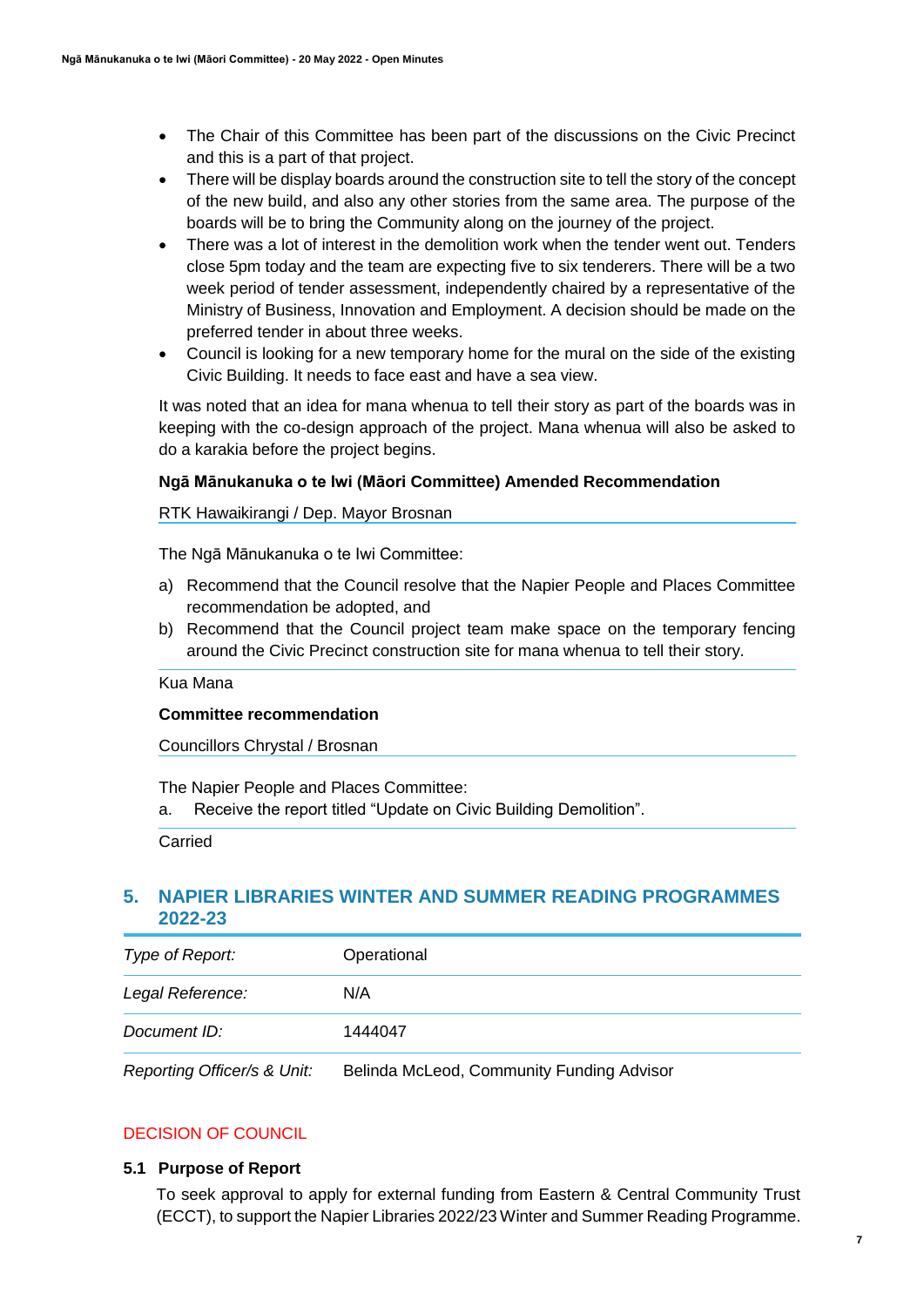## **At the Ngā Mānukanuka o te Iwi (Māori Committee) meeting**

The report was taken as read. The Acting Director of Community Services, Mr Gillies was not aware of a response to the application being received yet but would follow up with Libraries Manager.

**Council Resolution** Councillors Crown / McGrath The Napier People and Places Committee: a. Make a **DECISION OF COUNCIL** under delegated authority to enable the funding application to Eastern & Central Community Trust be submitted and processed this financial year. b. Approve the external funding application of \$19,000 to Eastern & Central Community Trust for the Napier Libraries 2022/23 Winter and Summer Reading Programmes

Carried

## **REPORTS FROM PROSPEROUS NAPIER COMMITTEE HELD 28 APRIL 2022**

## **1. HEALTH AND SAFETY REPORT - QUARTER 2 YTD**

| Type of Report:             | Operational                                  |
|-----------------------------|----------------------------------------------|
| Legal Reference:            | N/A                                          |
| Document ID:                | 1457871                                      |
| Reporting Officer/s & Unit: | Adele Henderson, Director Corporate Services |
|                             | Michelle Warren, Health and Safety Lead      |

## **1.1 Purpose of Report**

The purpose of this paper is to provide Council with an overview of Health & Safety activity for the period Quarter 2 FY22.

## **At the Ngā Mānukanuka o te Iwi (Māori Committee) meeting**

The Officer spoke to this report noting that these reports have been moved from the Audit & Risk Committee to the Prosperous Napier Committee to provide greater visibility of their content for the community.

There has been a second wave of Covid cases over the last week.

## **Ngā Mānukanuka o te Iwi (Māori Committee) recommendation**

RTK Hawaikirangi / Councillor Price

That the Council resolve that the Committee's recommendation be adopted.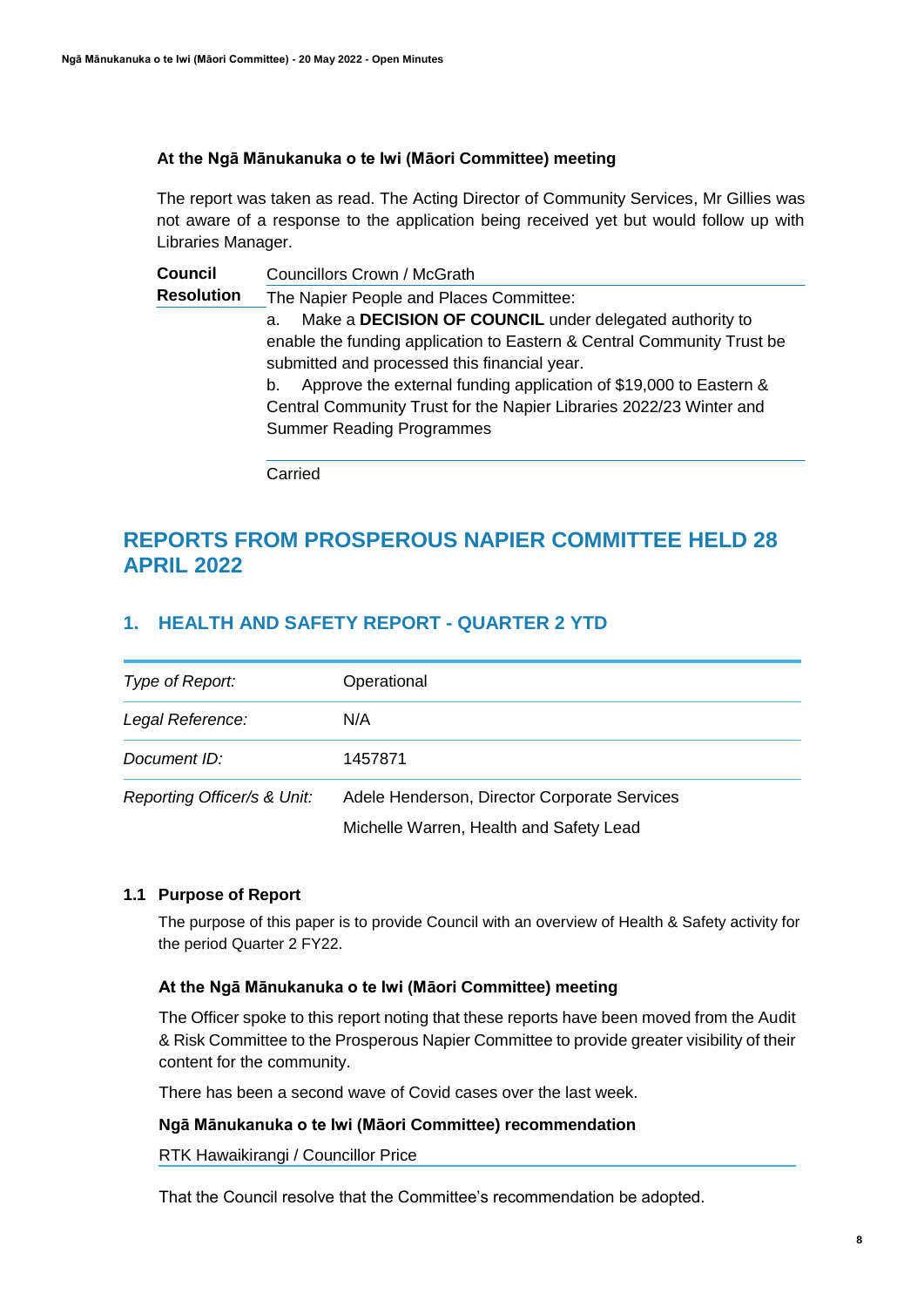## Kua Mana

#### **Committee recommendation**

Councillors Chrystal / Mawson

The Prosperous Napier Committee:

a. Receive the Health and Safety report.

Carried

## **2. HAWKE'S BAY MUSEUMS TRUST DRAFT STATEMENT OF INTENT AND FINANCIAL REPORTING**

| Type of Report:  | Operational               |
|------------------|---------------------------|
| Legal Reference: | Local Government Act 2002 |
| Document ID:     | 1442352                   |
|                  |                           |

*Reporting Officer/s & Unit:* Jaimie McIvor, Finance Accountant

## **2.1 Purpose of Report**

To receive the Hawke's Bay Museums Trust Financial Report for the six months ended 31 December 2021 and draft Statement of Intent 2022/23.

## **At the Ngā Mānukanuka o te Iwi (Māori Committee) meeting**

The Director corporate Services, Ms Henderson spoke to the report. In response to questions from the Committee it was noted:

Funding for the move of museum pieces is still being applied for, once this is confirmed a timeline for the move can be put in place. The team are working through some value engineering at the moment to bring the cost of the move down.

## **Ngā Mānukanuka o te Iwi (Māori Committee) recommendation**

W Greeks / Dep. Mayor Brosnan

That the Council resolve that the Committee's recommendation be adopted.

Kua Mana

#### **Committee recommendation**

Councillors Tapine / Chrystal

The Prosperous Napier Committee:

- a. Receive the Hawke's Bay Museums Trust Financial Report for the six months ended 31 December 2021.
- b. Receive the Hawke's Bay Museums Trust draft Statement of Intent 2022/23 and provide any feedback to the Trust prior to the Statement of Intent being brought back to Council for adoption.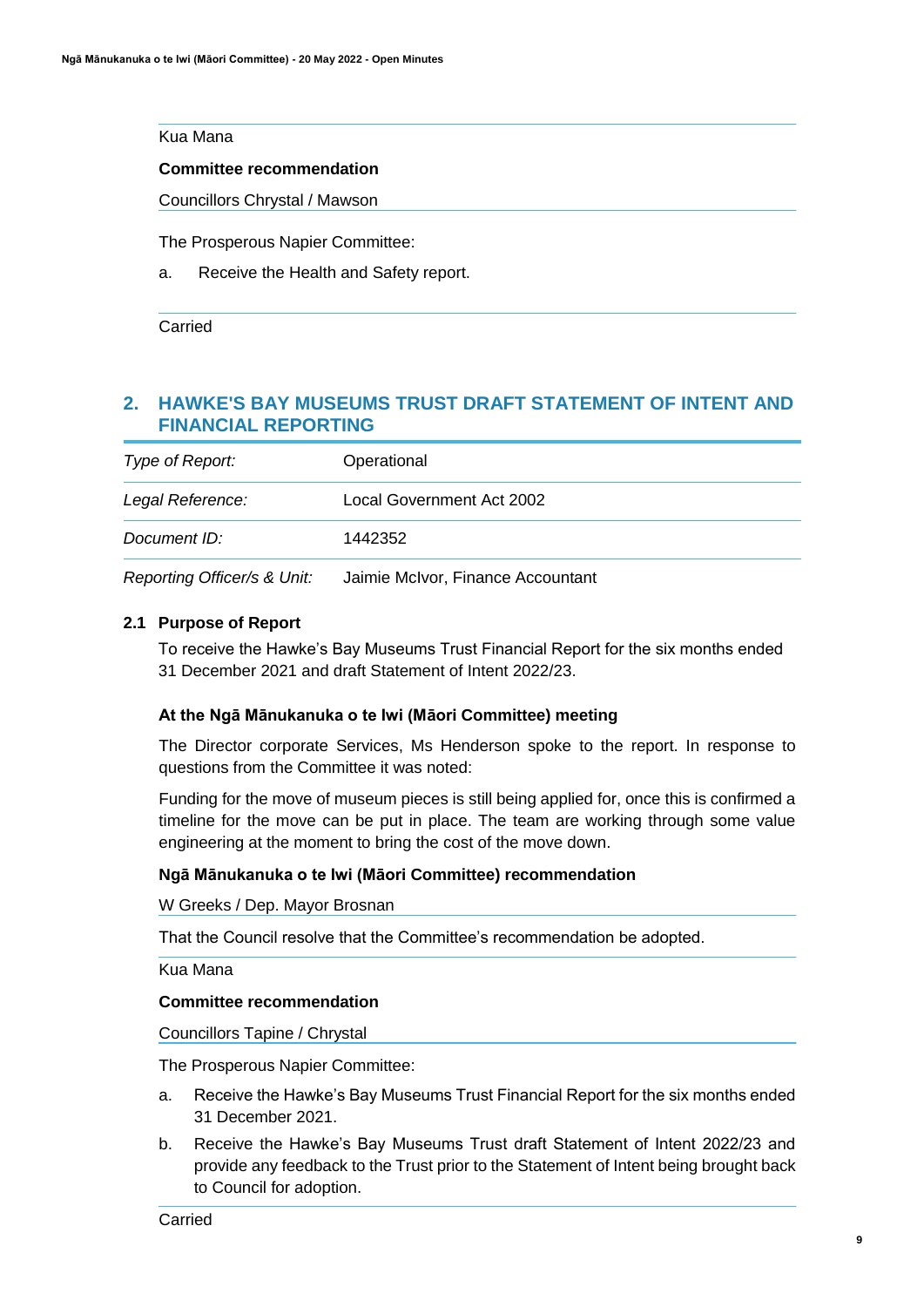## **3. FINANCIAL FORECAST TO 30 JUNE 2022**

| Type of Report:             | Legal and Operational                     |
|-----------------------------|-------------------------------------------|
| Legal Reference:            | Local Government Act 2002                 |
| Document ID:                | 1449843                                   |
| Reporting Officer/s & Unit: | Caroline Thomson, Chief Financial Officer |
|                             | Talia Foster, Accounting Manager          |

## **3.1 Purpose of Report**

To provide the Committee with Council's financial forecast to 30 June 2022.

## **At the Ngā Mānukanuka o te Iwi (Māori Committee) meeting**

The Director of Corporate Services, Ms Henderson spoke to the report. There was no discussion by the Committee.

It was noted by the Committee that the Pou Tokomanawa was returned to Waiohiki Marae where it will be looked after well. They have Jane Hadfield who is a specialist in caring for taonga there.

## **Ngā Mānukanuka o te Iwi (Māori Committee) recommendation**

Mayor Wise / M Boag

That the Council resolve that the Committee's recommendation be adopted.

Kua Mana

## **Committee recommendation**

Mayor Wise / Councillor Crown

That the Committee:

- a. Receive the financial forecast to 30 June 2022.
- b. Approve the 2021/22 financial forecast to 30 June 2022.
- c. Approve funding the year end deficit for the Parking activity from the Parking reserve.
- d. Note the forecast deficit rates position will be finalised at year end.
- e. Note that the full list of timing impacted projects for 2021/22 will be brought back to Council in a separate report for inclusion in the 2022/23 final Annual Plan.

Carried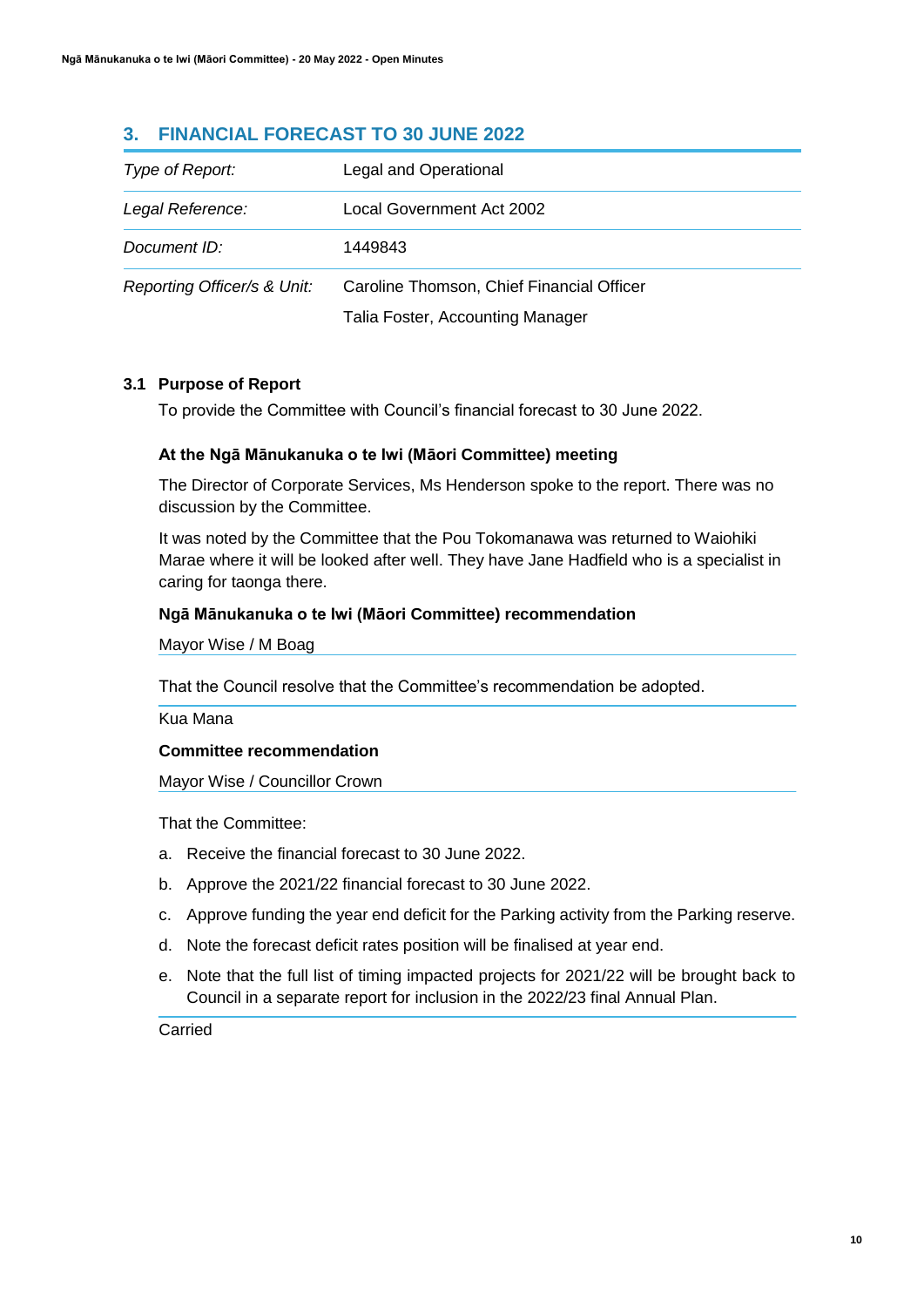## **4. HAWKE'S BAY MUSEUMS TRUST ANNUAL REPORT FOR YEAR ENDING 30 JUNE 2021**

| Type of Report:             | Operational                               |
|-----------------------------|-------------------------------------------|
| Legal Reference:            | Local Government Act 2002                 |
| Document ID:                | 1421308                                   |
| Reporting Officer/s & Unit: | Caroline Thomson, Chief Financial Officer |

Talia Foster, Accounting Manager

## **4.1 Purpose of Report**

To provide Napier City Council with the Hawke's Bay Museums Trust Annual Report for the year ended 30 June 2021.

## **At the Ngā Mānukanuka o te Iwi (Māori Committee) meeting**

The report was taken as read. There was no discussion by the Committee on this item.

## **Ngā Mānukanuka o te Iwi (Māori Committee) recommendation**

C Tareha / W Greeks

That the Council resolve that the Committee's recommendation be adopted.

Kua Mana

## **Committee recommendation**

Councillors Brosnan / Chrystal

The Prosperous Napier Committee:

a. Receive the 30 June 2021 Annual Report of the Hawke's Bay Museums Trust.

Carried

*Councillor Boag left the meeting at 9.57am*

# **REPORTS FROM SUSTAINABLE NAPIER COMMITTEE HELD 5 MAY 2022**

## **1. DISSOLUTION OF THE NAPIER ROTARY PATHWAYS TRUST**

| Type of Report:             | Information                                                     |
|-----------------------------|-----------------------------------------------------------------|
| Legal Reference:            | N/A                                                             |
| Document ID:                | 1455707                                                         |
| Reporting Officer/s & Unit: | Jason Tickner, Team Leader Parks, Reserves and<br>Sportsgrounds |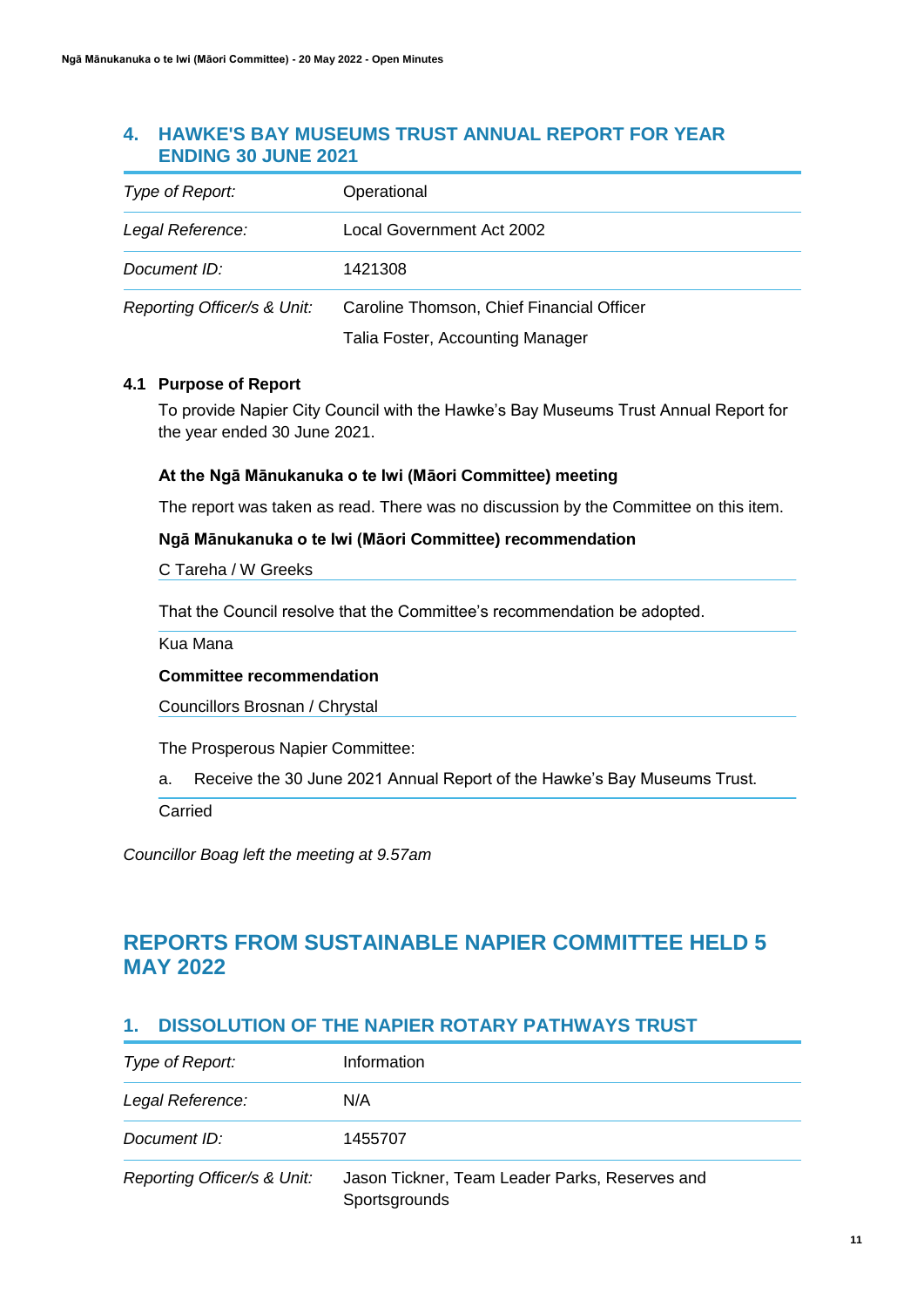Acknowledgement of the substantial and enduring contribution that the Napier Rotary Pathway Trusts has delivered to the City of Napier

#### **At the Ngā Mānukanuka o te Iwi (Māori Committee) meeting**

The report was taken as read. The Committee acknowledged the work the Rotary Pathways Trust accomplished for the residents of Napier, and thanked them for it.

#### **Ngā Mānukanuka o te Iwi (Māori Committee) recommendation**

Councillor Price / Dep. Mayor Brosnan

That the Council resolve that the Committee's recommendation be adopted.

Kua Mana

#### **Committee recommendation**

Councillors Boag / Chrystal

The Sustainable Napier Committee:

a. That the Council acknowledge and thank the Napier Rotary Pathways Trust for the significant and enduring work they have undertaken in establishing the Rotary Pathways walkway and cycleway network throughout Napier.

Carried

## **2. CENTRAL FOOTBALL RELOCATION OF PROPOSED ARTIFICIAL TURF AT PARK ISLAND**

| Type of Report:             | Procedural                                                      |
|-----------------------------|-----------------------------------------------------------------|
| Legal Reference:            | Reserves Act 1977                                               |
| Document ID:                | 1455857                                                         |
| Reporting Officer/s & Unit: | Jason Tickner, Team Leader Parks, Reserves and<br>Sportsgrounds |

## **2.1 Purpose of Report**

To seek approval for *Central Football Incorporated* and Napier City Council to undertake an investigation and consultation regarding the possible relocation of the proposed artificial soccer turf in a location contrary to the endorsed location in the Park Island Masterplan Plan and Plan Change 11.

## **At the Ngā Mānukanuka o te Iwi (Māori Committee) meeting**

That the report was taken as read and there was no discussion by the Committee on this item.

#### **Ngā Mānukanuka o te Iwi (Māori Committee) recommendation**

C Tareha / Councillor Price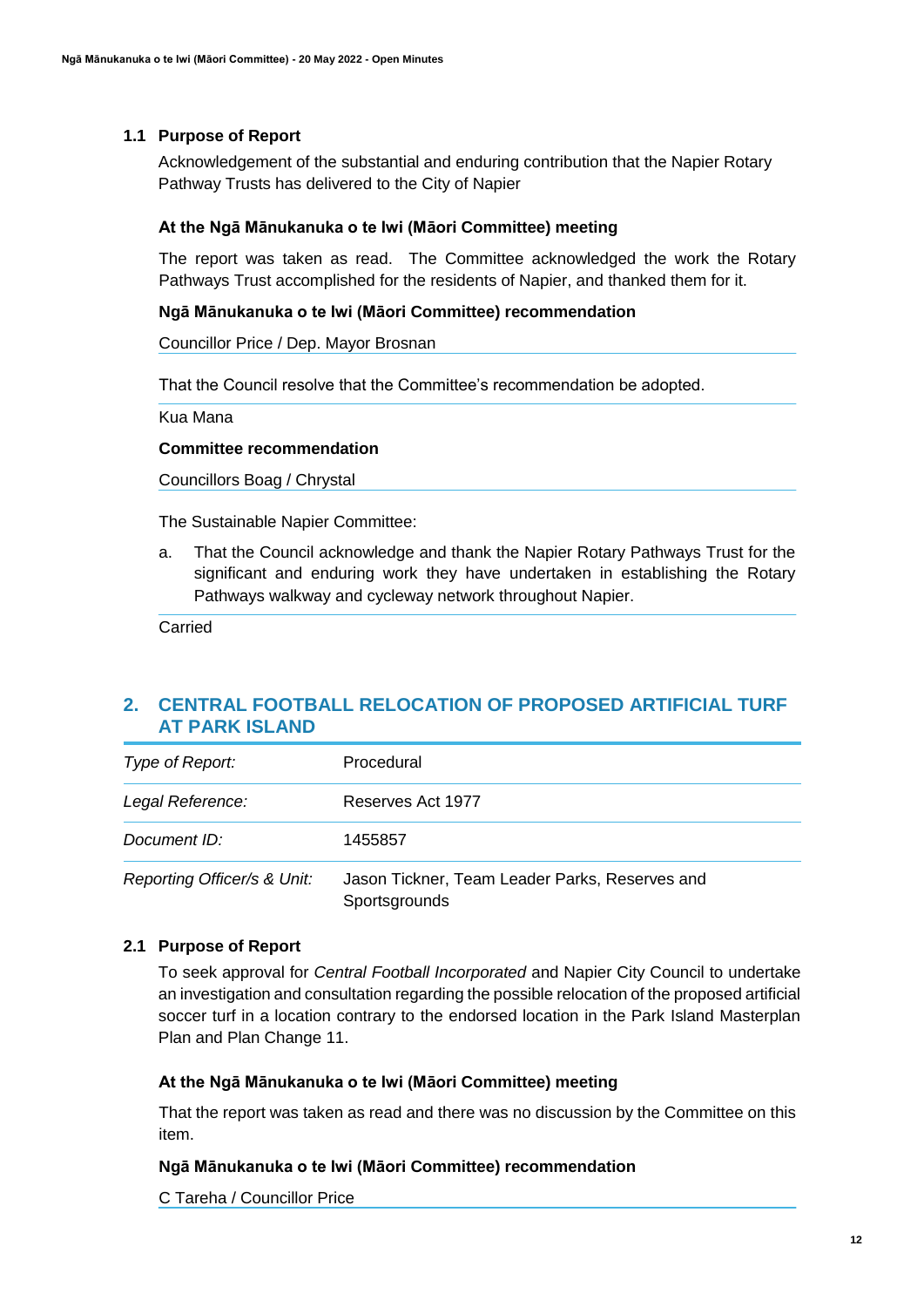That the Council resolve that the Committee's recommendation be adopted.

Kua Mana

## **Committee recommendation**

Councillors McGrath / Mawson

The Sustainable Napier Committee:

- a) Approve that Central Football Incorporated and Napier City Council advance investigations and consultation regarding the possible relocation of their proposed artificial soccer turf in a location contrary to the proposed location in the Park Island Masterplan and Plan Change 11.
- b) Report back to Council the outcome and recommendation of these investigations and consultation for decision prior to any Resource Management Act 1991 and Reserves Act 1977 processes being progressed.

Carried

## **3. PROPOSED MACRAE FIELD TOILET**

| Type of Report:             | Operational and Procedural                                      |
|-----------------------------|-----------------------------------------------------------------|
| Legal Reference:            | Local Government Act 2002                                       |
| Document ID:                | 1454528                                                         |
| Reporting Officer/s & Unit: | Jason Tickner, Team Leader Parks, Reserves and<br>Sportsgrounds |

## **3.1 Purpose of Report**

Request for additional capital and operational funding for a public toilet facility at the Park Island Northern Sports Hub extension (MacRae Field).

## **At the Ngā Mānukanuka o te Iwi (Māori Committee) meeting**

This report was taken as read and there was no discussion by the Committee on this item.discussion by the Committee on this item.

## **Ngā Mānukanuka o te Iwi (Māori Committee) recommendation**

C Tareha / Mayor Wise

That the Council resolve that the Committee's recommendation be adopted.

Kua Mana

## **Committee recommendation**

Councillors Taylor / McGrath

The Sustainable Napier Committee:

a. Approve the proposed installation of a toilet facility at the MacRae Field to facilitate the growth and development of Park Island (Northern Sports Hub).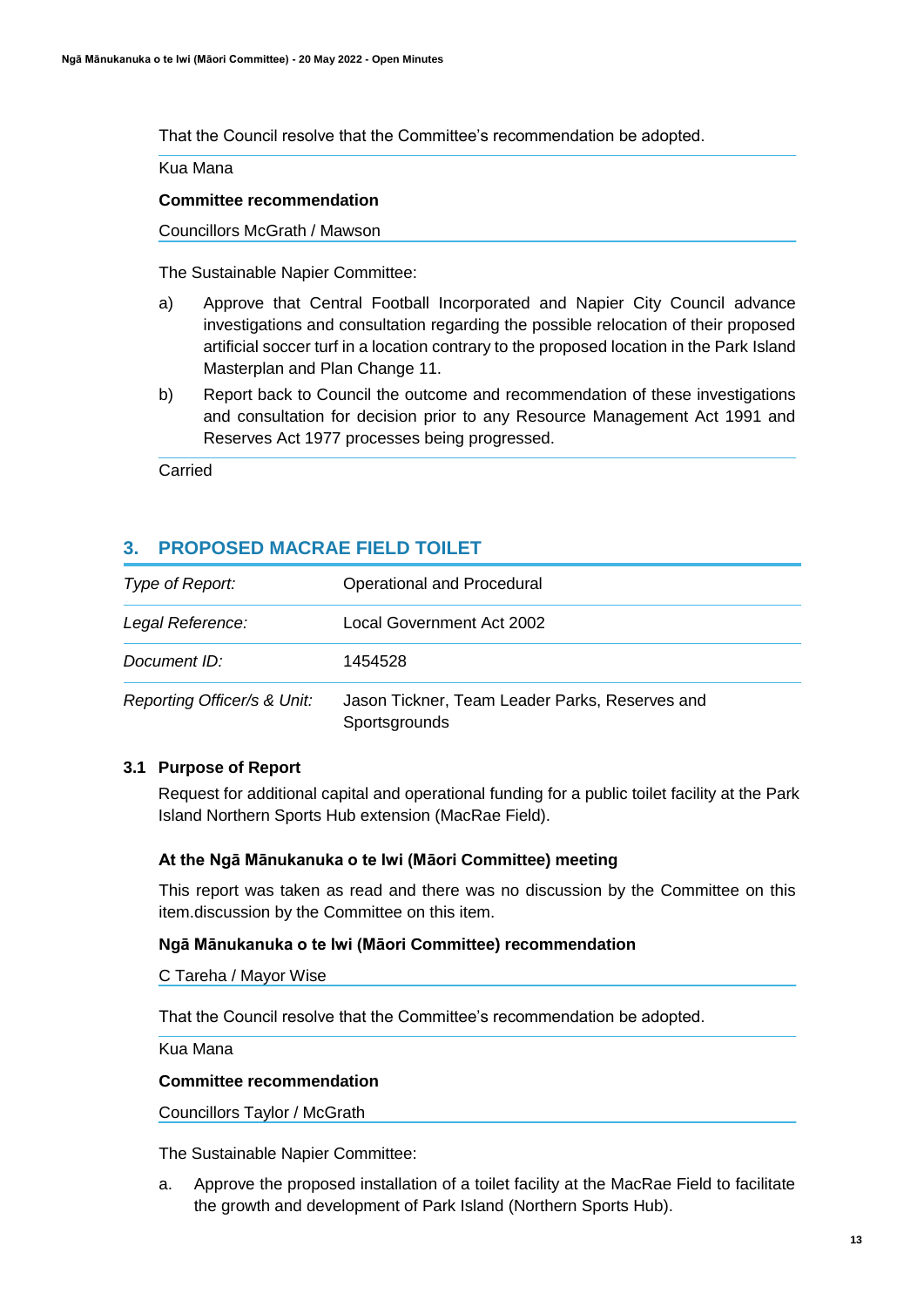- b. Approve \$83,640 of capital funding from the *Financial Contributions fund* for this proposed public toilet facility.
- c. Approve additional annual operational budget of \$4,950 for this increased level of service for the proposed public toilet facility.

Carried

## **4. REPORT ON NAPIER WATER SUPPLY STATUS END OF Q3 2021-2022**

| Type of Report:             | Operational                     |
|-----------------------------|---------------------------------|
| Legal Reference:            | N/A                             |
| Document ID:                | 1455019                         |
| Reporting Officer/s & Unit: | Anze Lencek, Water Quality Lead |

## **4.1 Purpose of Report**

To inform the Council on the status of Napier Water Supply (NAP001) at the end of the third quarter (Q3) of 2021-2022 compliance year.

## **At the Ngā Mānukanuka o te Iwi (Māori Committee) meeting**

The report was taken as read and there was no discussion by the Committee on this item.

## **Ngā Mānukanuka o te Iwi (Māori Committee) recommendation**

RTK Hawaikirangi / Councillor Price

That the Council resolve that the Committee's recommendation be adopted.

Kua Mana

## **Committee recommendation**

Councillors Simpson / Mawson

The Sustainable Napier Committee:

a. Endorse the report on Napier Water Supply Status end of Q3 2021-2022

Carried

## **5. REPORT ON THREE WATERS REFORM PROGRAMME**

| Type of Report:                                                                                                                                                                                                                                     | Information                                        |
|-----------------------------------------------------------------------------------------------------------------------------------------------------------------------------------------------------------------------------------------------------|----------------------------------------------------|
| Legal Reference:                                                                                                                                                                                                                                    | N/A                                                |
| Document ID:                                                                                                                                                                                                                                        | 1456775                                            |
| $\mathcal{L}$ . The set of the set of the set of the set of the set of the set of the set of the set of the set of the set of the set of the set of the set of the set of the set of the set of the set of the set of the set of t<br>$\sim$ $\sim$ | $\cdots$<br>. .<br>- -<br>$\overline{\phantom{a}}$ |

*Reporting Officer/s & Unit:* Rebecca Huckle, Three Waters Reform Programme Manager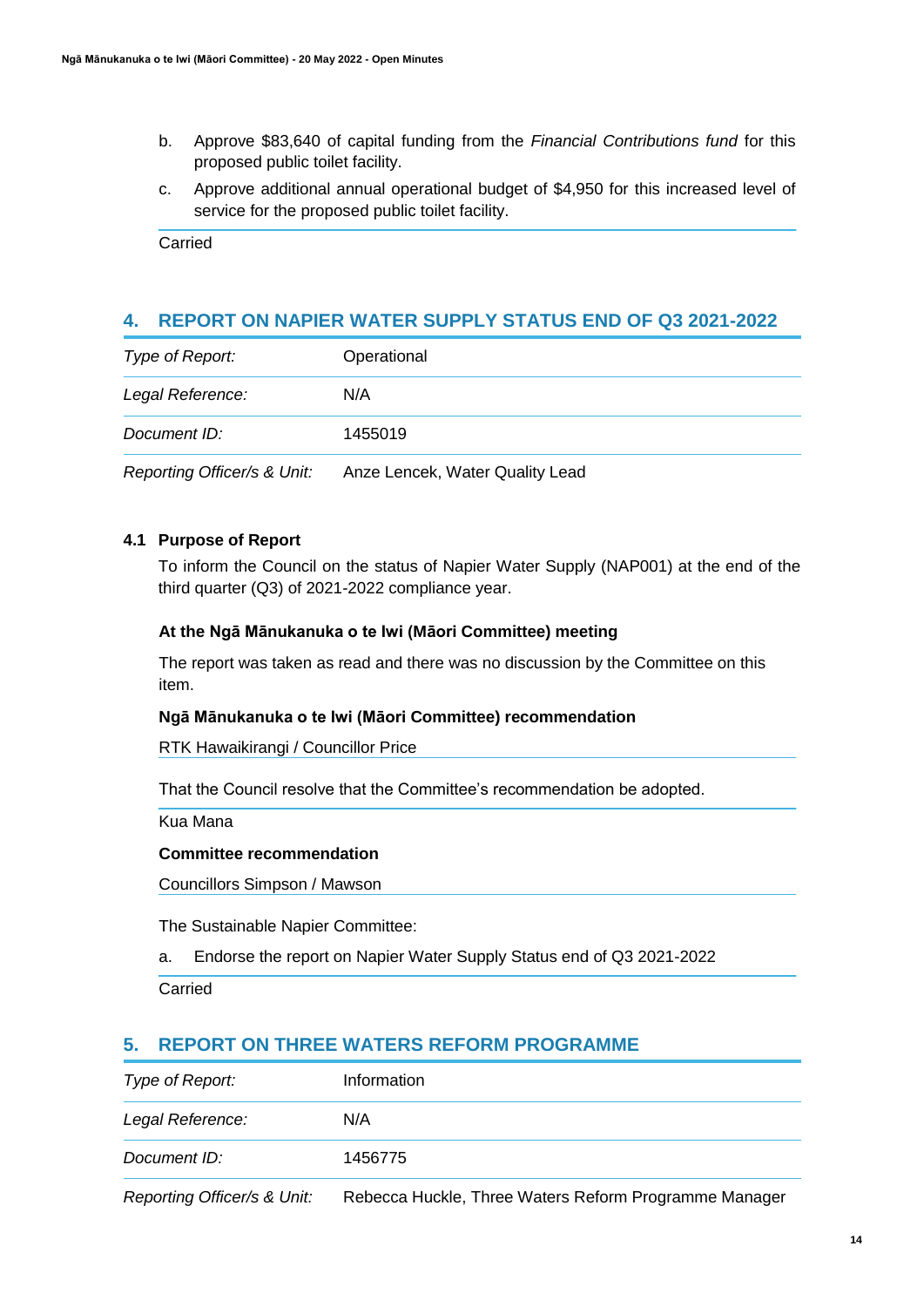To inform the Council on the progress of the Three Waters Reform Programme within Napier.

#### **At the Ngā Mānukanuka o te Iwi (Māori Committee) meeting**

The report was taken as read. The Mayor gave an update in regards to the 3 waters reform programme. All of the funding that was given to NCC has now been committed so none of it will need to be paid back to Central Government.

#### **Ngā Mānukanuka o te Iwi (Māori Committee) recommendation**

C Tareha / Mayor Wise

That the Council resolve that the Committee's recommendation be adopted.

Kua Mana

#### **Committee recommendation**

Councillor Simpson / Mayor Wise

The Sustainable Napier Committee:

a. Endorse the report on the Three Waters Reform Programme.

**Carried** 

## **6. ADOPTION OF THE CODE OF PRACTICE FOR LAND DEVELOPMENT AND SUBDIVISION INFRASTRUCTURE**

| Type of Report:  | Procedural                   |
|------------------|------------------------------|
| Legal Reference: | Resource Management Act 1991 |
| Document ID:     | 1456794                      |

*Reporting Officer/s & Unit:* Retha du Preez, Team Leader Development and Standards

## **6.1 Purpose of Report**

For Council to:

- Note the key changes to the Code of Practice for Land Development and Subdivision Infrastructure.
- Adopt the proofread Code for Practice for Land Development and Subdivision Infrastructure, March 2022.

## **At the Ngā Mānukanuka o te Iwi (Māori Committee) meeting**

Water quality is light and biodiversity in this doc. It would have been good to add some of that in there.

The report was taken as read. In response to questions from the Committee it was clarified:

 The Code of Practice is a document which sits under the District Plan. Cultural aspects, such as cultural impact assessments and sites of significance are covered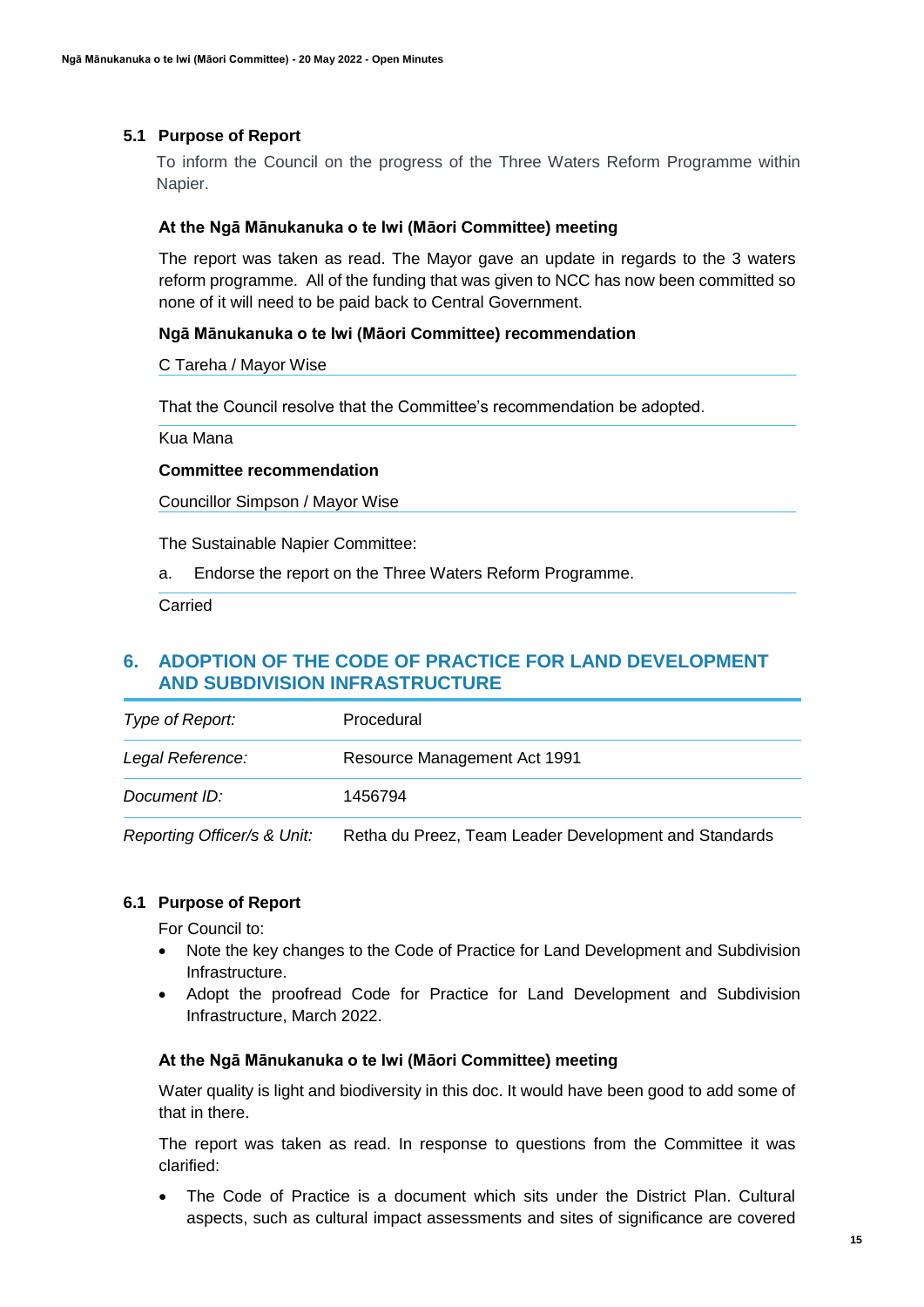off in the District Plan. An application to Council for a project would have to pass the District Plan approval process first and then would go through the Code of Practice process at the more detailed design phase.

• The Code is reviewed annually so is able to be updated regularly.

The Committee noted the Code is light on such things as water quality, native species and biodiversity. These comments will be taken back to the Council Officers who update the Code. It was noted that the separate Hawke's Bay Regional Council process applicants have to go through picks up on a lot of those things.

It was also noted that mana whenua were upset with NCC and land owners because of a development in Ahuriri which found middens but did not consult with mana whenua about them. Nothing appeared to get triggered in the District Plan about this.

The Chair is happy to be part of a further discussion around these issues.

## **Ngā Mānukanuka o te Iwi (Māori Committee) Amended Recommendation**

C Tareha / RTK Hawaikirangi

That Ngā Mānukanuka o te Iwi (Māori Committee):

- a) Note the key changes to the Code of Practice for Land Development and Subdivision Infrastructure.
- b) Recommends that Council Officers investigate incorporating water quality and biodiversity outcomes into The Code of Practice for Land Development and Subdivision Infrastructure prior to the adoption of the proofread document by Council.

Kua Mana

## **Committee recommendation**

Councillors Simpson / Browne

The Sustainable Napier Committee:

- a. Note the key changes to the Code of Practice for Land Development and Subdivision Infrastructure.
- a. Adopt the proofread Code of Practice for Land Development and Subdivision Infrastructure, March 2022.

Carried

## **7. CAPITAL PROGRAMME DELIVERY**

| Type of Report:  | Information |
|------------------|-------------|
| Legal Reference: | N/A         |
| Document ID:     | 1453428     |
|                  |             |

*Reporting Officer/s & Unit:* Jon Kingsford, Director Programme Delivery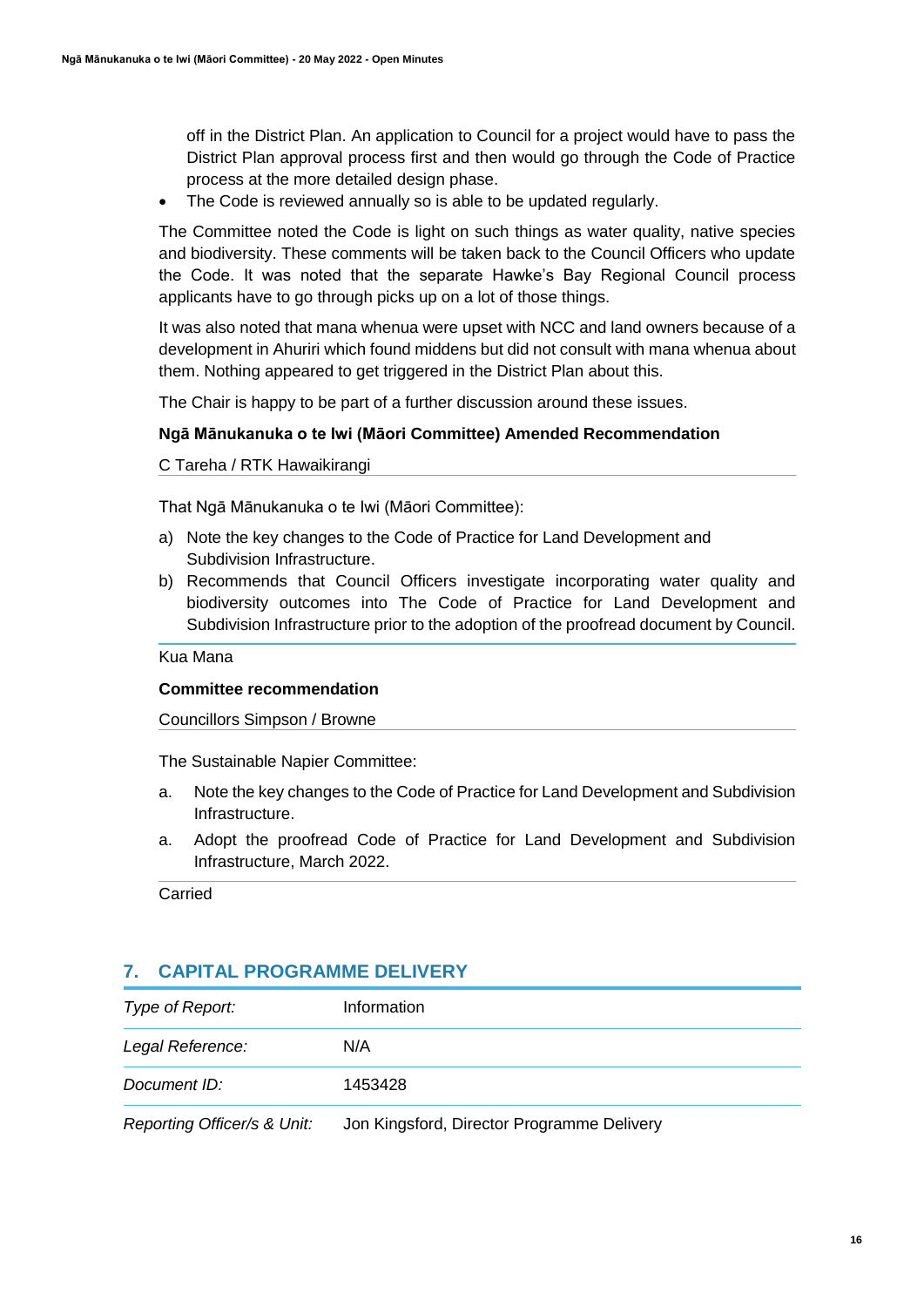To provide Council with information on the 2021 Long Term Plan (LTP) Capital Programme and initiatives underway to improve Capital Programme Delivery.

#### **At the Ngā Mānukanuka o te Iwi (Māori Committee) meeting**

The Officer took the report as read noting there were no updates to projects since this paper was presented at the Sustainable Napier Committee. It was also noted that due to delivery, supply chain, and contractor constraints NCC will not be able to deliver the full Capital Programme for the year. Council officers are currently investigating which projects can be reprioritised and they will bring a report back through the Committee and Council meetings for consideration. he Officer had no updates since this paper was presented at the Sustainable Committee.

#### **Ngā Mānukanuka o te Iwi (Māori Committee) recommendation**

Mayor Wise / Councillor Price

That the Council resolve that the Committee's recommendation be adopted.

Carried

#### **Committee recommendation**

Councillors Simpson / Chrystal

The Sustainable Napier Committee:

a. Receive the report titled "Capital Programme Delivery".

Carried

## **8. BETTER OFF FUNDING**

| Type of Report:                                                                                                                                                                                                                   | Contractual               |
|-----------------------------------------------------------------------------------------------------------------------------------------------------------------------------------------------------------------------------------|---------------------------|
| Legal Reference:                                                                                                                                                                                                                  | Local Government Act 2002 |
| Document ID:                                                                                                                                                                                                                      | 1459320                   |
| $\mathbf{r}$ . The state of the state of the state of the state of the state of the state of the state of the state of the state of the state of the state of the state of the state of the state of the state of the state of th |                           |

*Reporting Officer/s & Unit:* Adele Henderson, Director Corporate Services

## **8.1 Purpose of Report**

The Minister of Local Government has announced that councils are now able to put forward proposals for the first \$500 million of Crown funding from the Three Waters reform 'Better off' support package. The funding is for local government to invest in local community wellbeing and can be used for capital or operating initiatives. The remaining \$1.5 billion is available from 1 July 2024. Council will need to determine whether it will apply for funding.

#### **At the Ngā Mānukanuka o te Iwi (Māori Committee) meeting**

The Officer spoke to the report. In response to questions from the Committee it was clarified: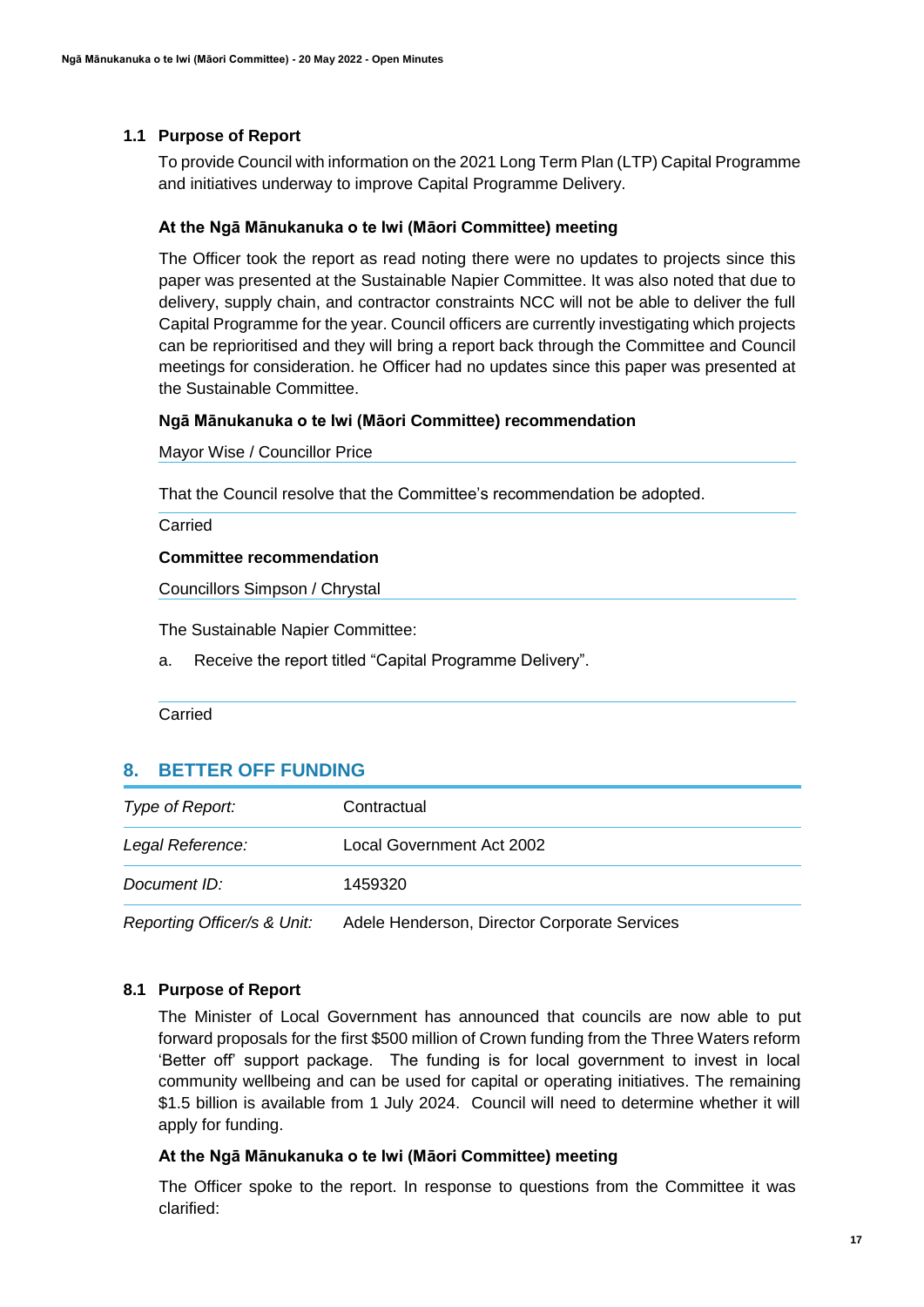- Council has opened a conversation with the Department of Internal Affairs (DIA) about the conditions on the Better Off funding. A verbal reply has been received from the DIA indicating that NCC can still apply for the funding despite it challenging the Central Government 3 waters proposal. Council officers will continue looking at what projects this funding could be utilised for until NCC receives written confirmation of DIA's stance.
- The Councils 4 Local Democracy group also has the same concern and is looking at engaging with the DIA about it.
- Mana whenua engagement will be part of any NCC application process or funding agreement with the DIA.
- The allocation of the Better Off funding is based on the areas demographics and deprivation index.

## **Ngā Mānukanuka o te Iwi (Māori Committee) recommendation**

C Tareha / Councillor Price

That the Council resolve that the Committee's recommendation be adopted.

Kua Mana

## **Committee recommendation**

Mayor Wise / Councillor Simpson

The Sustainable Napier Committee:

- a. Approve Napier City Council to prepare an application for the Tranche 1 'Better off' support package available as part of the Three Waters Reform up to \$6.46m, subject to Crown agreement that Napier City Council can continue to exercise its democratic right to oppose and/or voice concerns and/or question the legitimacy of the Three Waters Reform proposal;
- b. Note that, subject to the decision above, the Funding Agreement and Funding Proposal will be brought back to Council for approval.
- c. Note any application to the Better off support package would need to be subject to the Chief Executive confirming this will not affect council's ability to deliver our existing water works programme, capital and operational.

*Councillor Boag voted against the motion.*

Carried

## **9. ROAD STOPPING AND GRANTING OF EASEMENT OVER VESTED RESERVE - AWATOTO**

| Type of Report:             | Legal and Operational                       |
|-----------------------------|---------------------------------------------|
| Legal Reference:            | Reserves Act 1977 and Public Works Act 1981 |
| Document ID:                | 1455014                                     |
| Reporting Officer/s & Unit: | Bryan Faulknor, Manager Property            |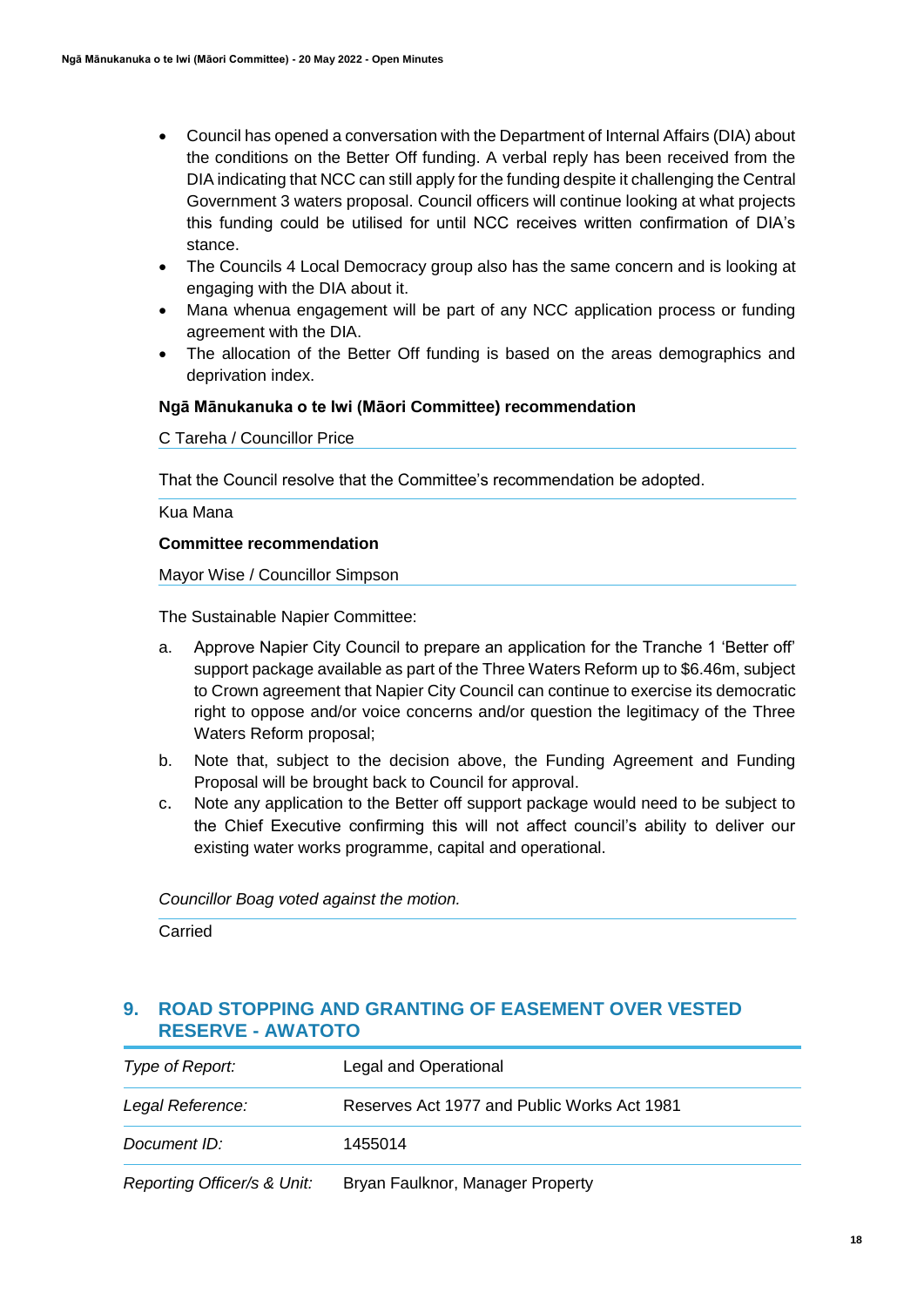To obtain Council's approval to actions required to provide appropriate land legalisation actions to accommodate a new drinking water bore field and associated equipment at Awatoto.

In particular, to seek Council consent to road stopping of part of the unformed road between Eriksen Road and Awatoto Road and separately to consent to the granting of an easement over Vested Reserve land for water supply infrastructure.

## **At the Ngā Mānukanuka o te Iwi (Māori Committee) meeting**

The report was taken as read and it was noted that this report and agenda item 11 are linked to NCC's new bore fields and the resolution of Napier's dirty water issues. ok the report as read.

## **Ngā Mānukanuka o te Iwi (Māori Committee) recommendation**

Dep. Mayor Brosnan / Councillor Price

That the Council resolve that the Committee's recommendation be adopted.

Kua Mana

#### **Committee recommendation**

Councillors Mawson / Chrystal

The Sustainable Napier Committee:

- a) Consents to road stopping under Section 116 of the Public Works Act 1981 of approximately 2,187m<sup>2</sup> of legal road adjoining Section 112 Block VIII Heretaunga Survey District, and the retention of the land in fee simple for water supply purposes.
- b) Authorises the Chief Executive to make an application to LINZ for the above road stopping under Section 116 of the Public Works Act 1981.
- c) Approves, as administering body, under section 48(1)(e) of the Reserves Act 1977, the grant of easements for the right to drain water over part of the local purpose (arboretum) reserve described as Section 112 Block VIII Heretaunga Survey District.
- d) Approves, in exercise of the Ministerial consent (under delegation from the Minister of Conservation), the granting of the above easement.

Carried

## **10. LEASE OF RESERVE AT ANDERSON PARK TO THE BUZZY BEE TRUST**

| Type of Report:             | Legal and Operational                           |
|-----------------------------|-------------------------------------------------|
| Legal Reference:            | Reserves Act 1977                               |
| Document ID:                | 1447530                                         |
| Reporting Officer/s & Unit: | Bryan Faulknor, Manager Property                |
|                             | Jenny Martin, Property and Facilities Officer   |
|                             | Debra Stewart, Director Infrastructure Services |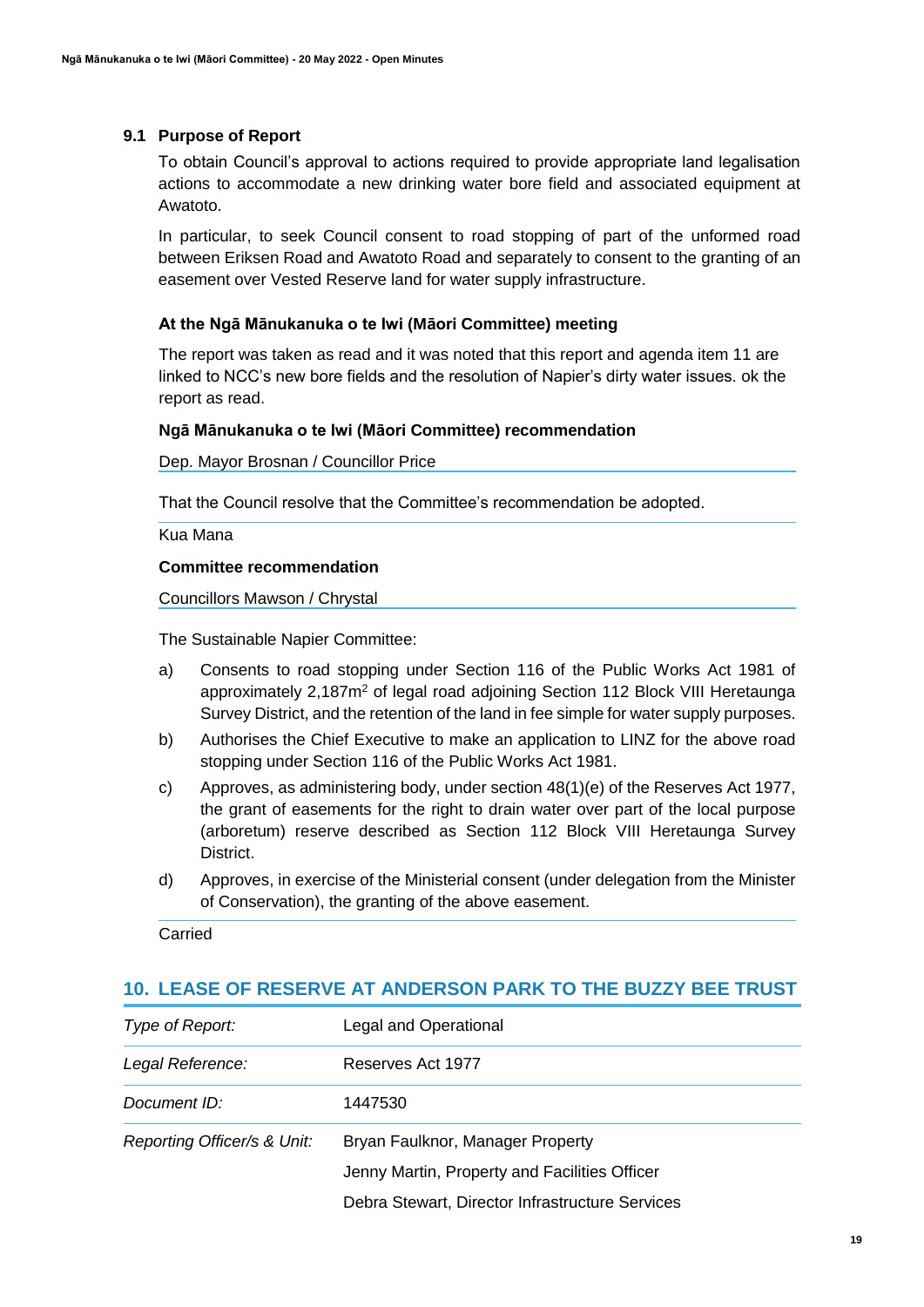To obtain approval to grant a new ground lease to the Buzzy Bee Trust for the land occupied by the Mahoe Hall on the Anderson Park Reserve for a term of 15 years with one 15 year right of renewal.

## **At the Ngā Mānukanuka o te Iwi (Māori Committee) meeting**

No discussion by the Committee on this item.

#### **Ngā Mānukanuka o te Iwi (Māori Committee) recommendation**

#### C Tareha / W Greeks

That the Council resolve that the Committee's recommendation be adopted.

Kua Mana

#### **Committee recommendation**

Councillors Browne / Wright

The Sustainable Napier Committee:

- a. Recommend that Council agree to a new lease, under Section 54(1)(b) of the Reserves Act 1977, for the Buzzy Bee Trust for the land occupied by the Mahoe Hall at the southern end of Anderson Park Reserve for a term of 15 years plus one 15 year right of renewal.
- b. Note that Council is acting under delegated authority from the Minister of Conservation in granting this lease.

Carried

## **11. INITIATION OF PROCESS TO CHANGE RESERVE PURPOSE**

| Type of Report:             | Legal and Operational            |
|-----------------------------|----------------------------------|
| Legal Reference:            | Reserves Act 1977                |
| Document ID:                | 1455595                          |
| Reporting Officer/s & Unit: | Bryan Faulknor, Manager Property |

## **11.1 Purpose of Report**

To obtain Council's approval to initiate the process to change the purpose of part of the vested local purpose reserve at 274 Guppy Road,Taradale situated between the Expressway and Tareha Park. This process is required to provide an appropriate reserve purpose to accommodate a new drinking water bore field and associated equipment.

## **At the Ngā Mānukanuka o te Iwi (Māori Committee) meeting**

That the Council resolve that the Committee's recommendation be adopted.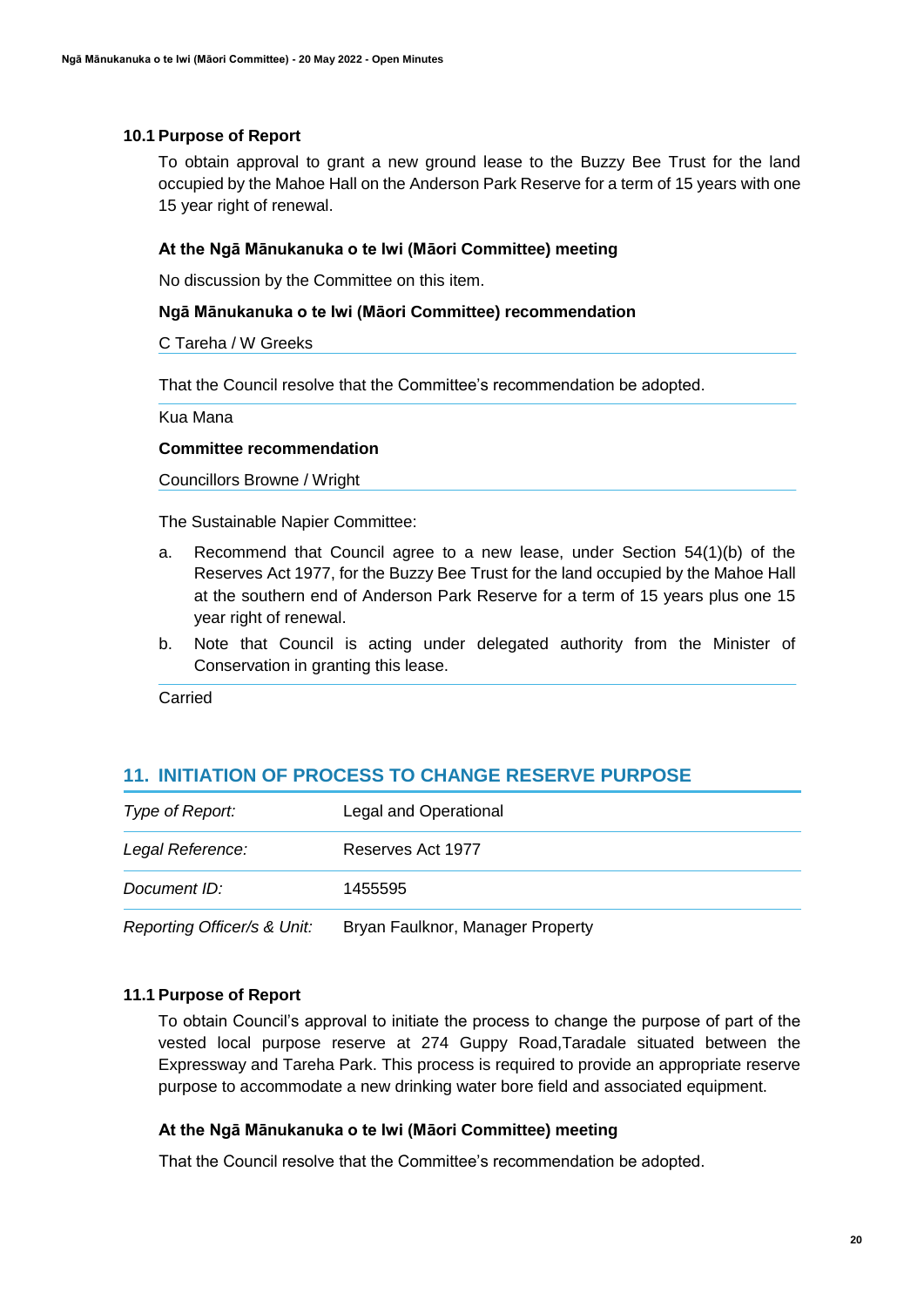## **Ngā Mānukanuka o te Iwi (Māori Committee) recommendation**

Mayor Wise / Councillor Price

That the Council resolve that the Committee's recommendation be adopted.

Kua Mana

#### **Committee recommendation**

Mayor Wise / Councillor Simpson

The Sustainable Napier Committee:

a) Approves the initiation of the process, pursuant to Section 24A of the Reserves Act 1977, to change the purpose of part of an existing reserve as shown as area A in Scheme plan titled Guppy Road Reclassification Drawing No. TK 364-02. The reserve is situated at 274 Guppy Road with the legal description being Section 2 Survey Office Plan 457705 (held in record of title 646173.

The change of purpose is from Local Purpose (sport and recreation buildings) reserve to Local Purpose (Water Supply) Reserve.

- b) Authorises the Chief Executive to publically notify the proposed change of purpose under Section 24A (2) of the Reserves Act 1977.
- c) Notes that the reasons for the change of purpose is to accommodate a new drinking water bore field, treatment plant and associated equipment and pipes. This is to ensure Council's priority for a clean, safe and sustainable drinking water supply for Napier.

Carried

# **REPORTS FROM FUTURE NAPIER COMMITTEE HELD 5 MAY 2022**

## **1. RESOURCE CONSENT ACTIVITY UPDATE**

| Donomina Officera 0 Ilpit | Luke Johnson, Toom Looder Dlonning and Compliance |
|---------------------------|---------------------------------------------------|
| Document ID:              | 1454220                                           |
| Legal Reference:          | Enter Legal Reference                             |
| Type of Report:           | Enter Significance of Report                      |

*Reporting Officer/s & Unit:* Luke Johnson, Team Leader Planning and Compliance

## **1.1 Purpose of Report**

This report provides an update on recent resource consenting activity. The report is provided for information purposes only, so that there is visibility of major projects and an opportunity for Elected Members to understand the process.

Applications are assessed by delegation through the Resource Management Act (RMA); it is not intended to have application outcome discussions as part of this paper.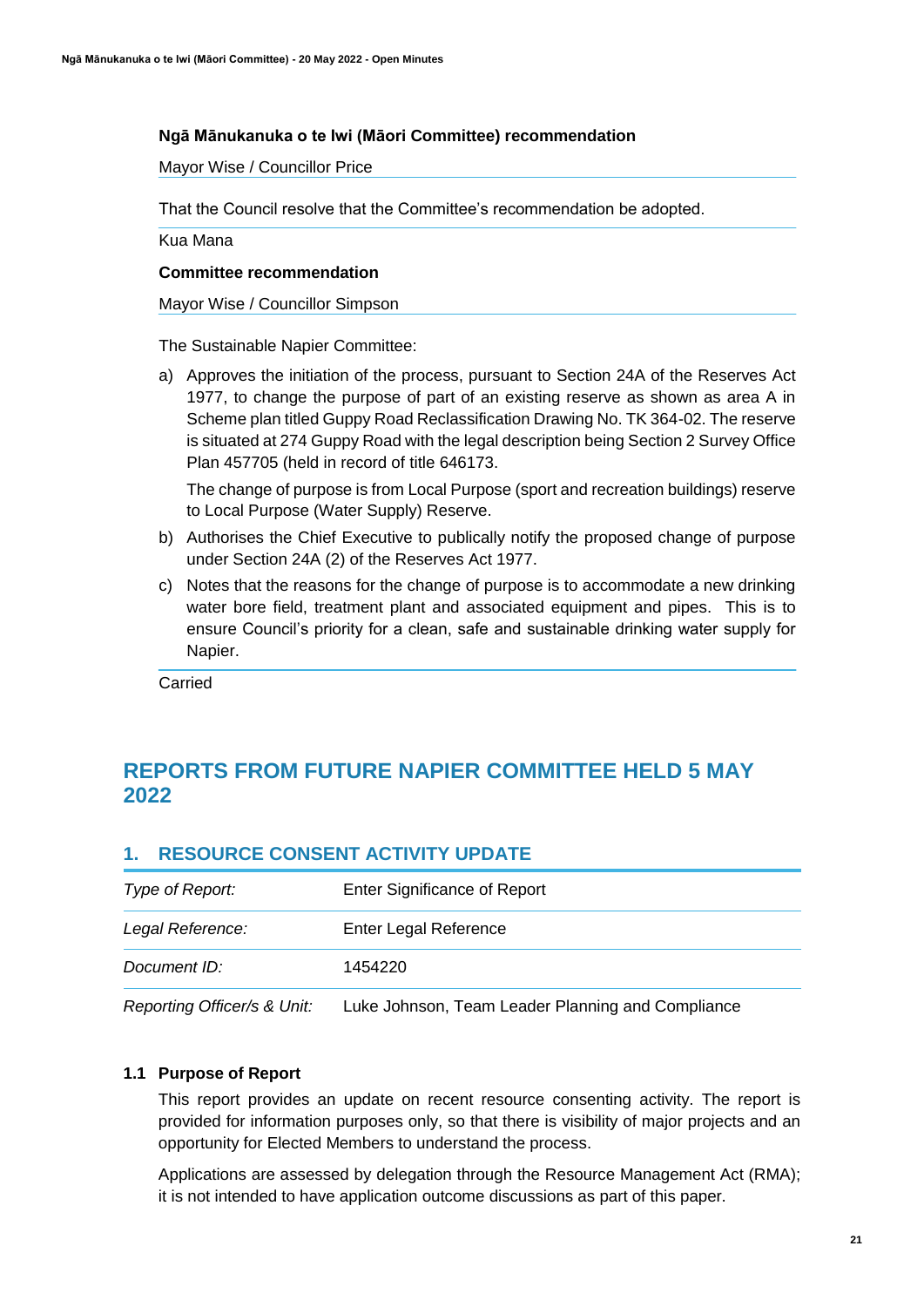This report only contains information which is lodged with Council and is publicly available.

## **At the Ngā Mānukanuka o te Iwi (Māori Committee) meeting**

The Officer spoke to the report noting an update on the newly formed key account managers team. This team is an initial point of contact for proposed substantial developments and will ensure advice and feedback can be given reasonably quickly to the developers. TWR will be involved in this process and will liaise with mana whenua as part of the process.

## **Ngā Mānukanuka o te Iwi (Māori Committee) recommendation**

Dep. Mayor Brosnan / RTK Hawaikirangi

That the Council resolve that the Committee's recommendation be adopted.

Kua Mana

## **Committee recommendation**

Councillors Crown / Chrystal

The Future Napier Committee:

a. Note the resource consent activity update for period 21 October 2021 to 18 January 2022

Carried

## **2. PROPOSAL FROM ART DECO TRUST - WOMEN'S REST ROOMS MEMORIAL SQUARE**

| Type of Report:             | Legal and Operational                                                           |
|-----------------------------|---------------------------------------------------------------------------------|
| Legal Reference:            | Reserves Act 1977, Napier Borough Endowments Act 1876,<br>Napier District Plan. |
| Document ID:                | 1455858                                                                         |
| Reporting Officer/s & Unit: | Bryan Faulknor, Manager Property                                                |

## **2.1 Purpose of Report**

To consider the Art Deco Trust's proposal to partner with Council to strengthen, restore and lease the Memorial Square Community Rooms (Women's Rest).

## **At the Ngā Mānukanuka o te Iwi (Māori Committee) meeting**

This report was taken as read and it was noted by the Mayor that the Art Deco Trust are highly motivated to move this project forward. The Committee will be kept up-to-date on the partnership development and the Memorandum of Understanding will be shared once it is ready, prior to it going though a Council meeting for consideration.

## **Ngā Mānukanuka o te Iwi (Māori Committee) recommendation**

Mayor Wise / RTK Hawaikirangi